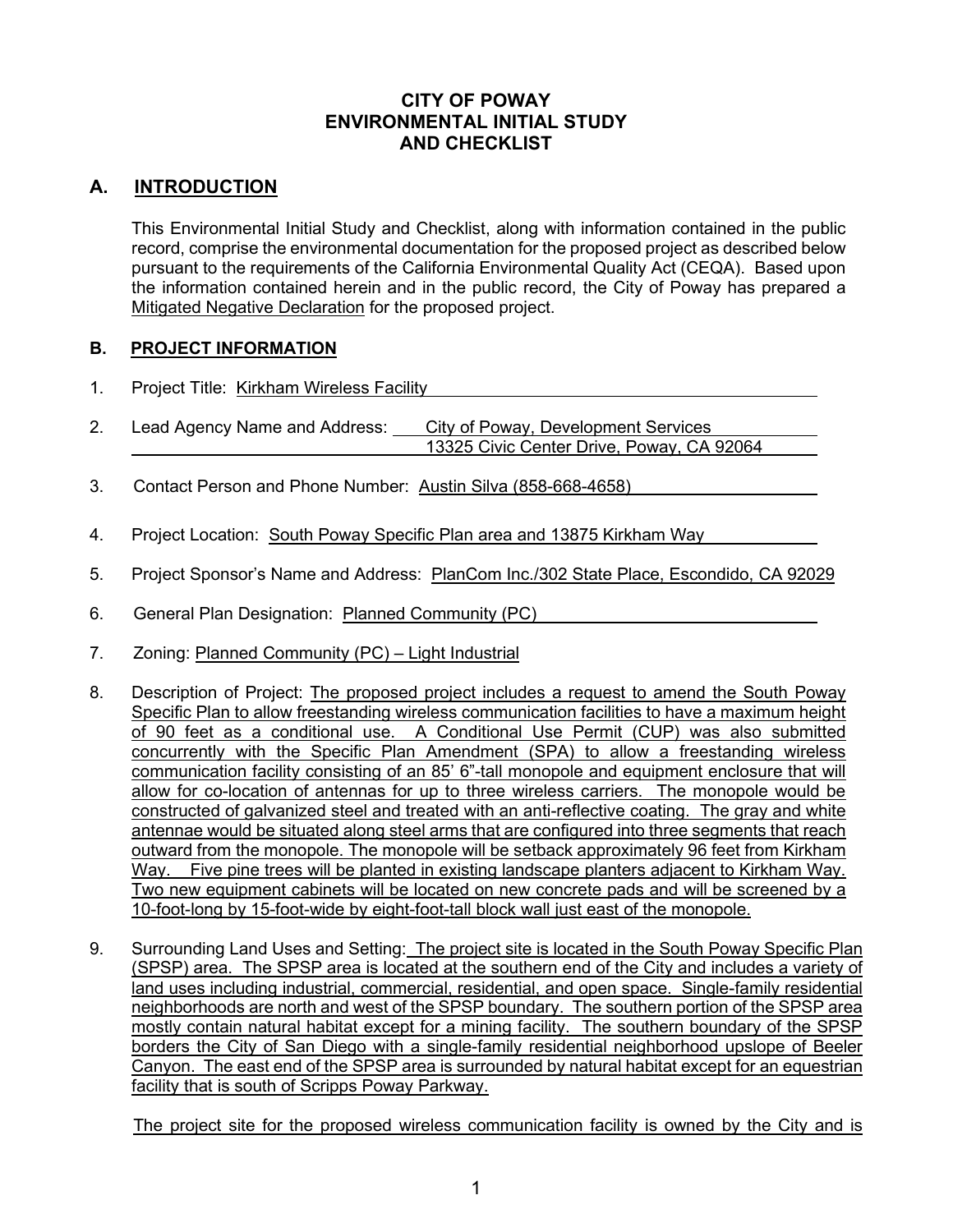#### EIS and Checklist

currently developed and used as a storage lot for new vehicle inventory by dealers located in the City. The immediate surrounding land uses include a General Atomics industrial building to the north, ABC SD Chapter Apprenticeship Training center to the west, a modular building storage lot to the east and vacant sloping land designated as Open Space to the south.

10. Other public agencies whose approval is required (e.g.: permits, financing approval, or participation agreement): None

Have California Native American tribes traditionally and culturally affiliated with the project area requested consultation pursuant to Public Resources Code section 21080.3.1? If so, is there a plan for consultation that includes, for example, the determination of significance of impacts to tribal cultural resources, procedures regarding confidentiality, etc.?

In accordance with Government Code Sections 65352.3 and 65342.4 and Public Resources Code Section 21080.3.1, the City of Poway, as Lead Agency, sent a letter to the Tribal Representatives notifying the tribes identified by the Native American Heritage Commission (NAHC) of the proposed project in accordance with AB 52 and SB 18. The City received a response from the Viejas Band of Kumeyaay Indians and consultation has occurred and concluded. Responses to the AB 52 and SB 18 consultation notices are discussed further in this document.

NOTE: Conducting consultation early in the CEQA process allows tribal governments, lead agencies, and project proponents to discuss the level of environmental review, identify and address potential adverse impacts to tribal cultural resources, and reduce the potential for delay and conflict in the environmental review process. (See Public Resources Code section 21083.3.2.) Information may also be available from the California Native American Heritage Commission's Sacred Lands File per Public Resources Code section 5097.96 and the California Historical Resources Information System administered by the California Office of Historic Preservation. Please also note that Public Resources Code section 21082.3(c) contains provisions specific to confidentiality.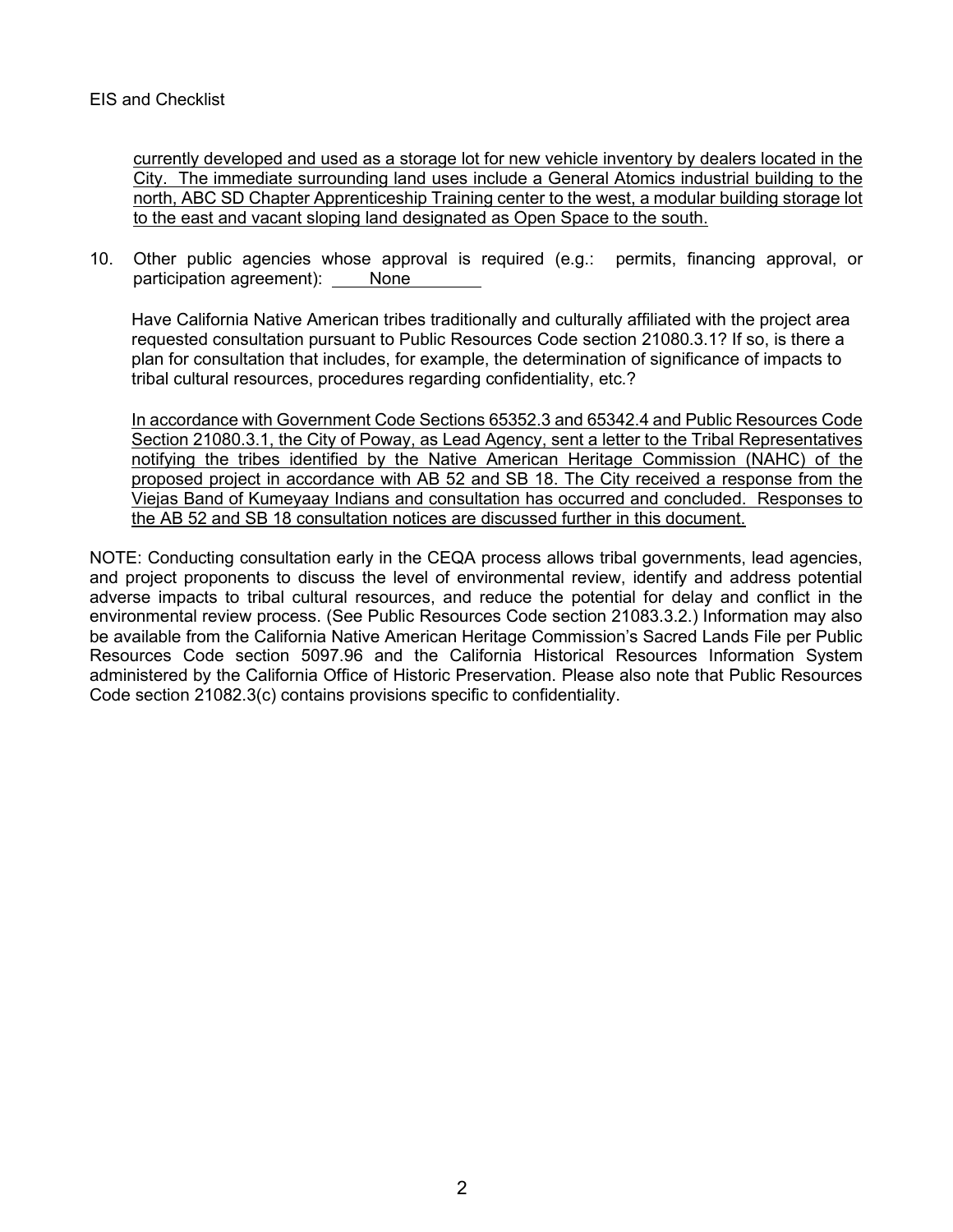EIS and Checklist

Environmental Factors Potentially Affected: The environmental factors checked below would be potentially affected by this project, involving at least one impact that is a "Potentially Significant Impact" as indicated by the checklist on the following pages.

## Determination (To be completed by the Lead Agency):

On the basis of this initial evaluation:

| I find that the proposed project COULD NOT have a significant effect on the environment<br>and a NEGATIVE DECLARATION will be prepared.                                                                                                                                                                                                                                                                                                                                                                           | $\boxtimes$ |
|-------------------------------------------------------------------------------------------------------------------------------------------------------------------------------------------------------------------------------------------------------------------------------------------------------------------------------------------------------------------------------------------------------------------------------------------------------------------------------------------------------------------|-------------|
| I find that although the proposed project could have a significant effect on the environment,<br>there will not be a significant effect in this case as revisions in the project have been made<br>by or agreed to by the project proponent and/or mitigation has been agreed to. A MITIGATED<br>NEGATIVE DECLARATION will be prepared.                                                                                                                                                                           |             |
| I find that the proposed project MAY have a significant effect on the environment, and an<br>ENVIRONMENTAL IMPACT REPORT is required.                                                                                                                                                                                                                                                                                                                                                                             |             |
| I find that the proposed MAY have a "potentially significant impact" or "potentially significant<br>unless mitigated" impact on the environment, but at least one effect 1) has been adequately<br>analyzed in an earlier document pursuant to applicable legal standards, and 2) has been<br>addressed by mitigation measures based on the earlier analysis as described on attached<br>sheets. An ENVIRONMENTAL IMPACT REPORT is required, but it must analyze only the<br>effects that remain to be addressed. |             |
| I find that although the proposed project could have a significant effect on the environment,<br>because all potentially significant effects (a) have been analyzed adequately in an earlier<br>EIR or NEGATIVE DECLARATION pursuant to applicable standards, and (b) have been<br>avoided or mitigated pursuant to that earlier EIR or NEGATIVE DECLARATION, including<br>revisions or mitigation measures that are imposed upon the proposed project, nothing further<br>is required.                           |             |
| $A$ $A$ $A$<br>$\mathcal{L}$                                                                                                                                                                                                                                                                                                                                                                                                                                                                                      |             |

AM A'Y

 $\frac{2}{3}$  / / / / 2021.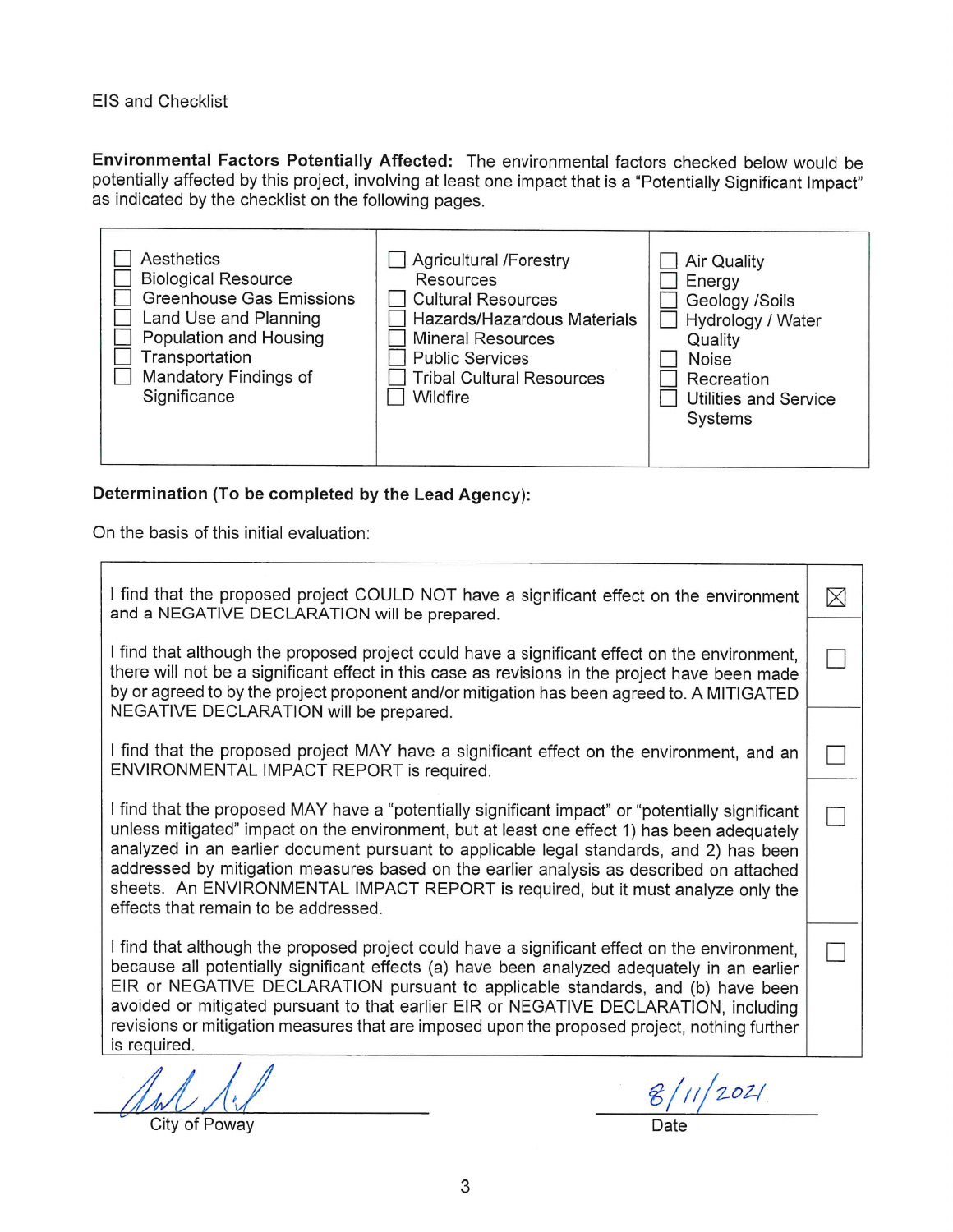# **C. EIS and Checklist**

|    | <b>ISSUE</b>                                                                                                                                                                                                                                                                                                                                                                                                                                                                                                                                                                                                                                   | <b>POTENTIALLY</b><br><b>SIGNIFICANT</b><br><b>IMPACT</b> | <b>POTENTIALLY</b><br>SIGNIFICANT<br>UNLESS<br><b>MITIGATION</b><br><b>INCORPORATED</b> | <b>LESS THAN</b><br><b>SIGNIFICANT</b><br><b>IMPACT</b> | <b>NO</b><br><b>IMPACT</b> |
|----|------------------------------------------------------------------------------------------------------------------------------------------------------------------------------------------------------------------------------------------------------------------------------------------------------------------------------------------------------------------------------------------------------------------------------------------------------------------------------------------------------------------------------------------------------------------------------------------------------------------------------------------------|-----------------------------------------------------------|-----------------------------------------------------------------------------------------|---------------------------------------------------------|----------------------------|
|    | <b>AESTHETICS.</b> Except as provided<br>in Public Code Section 21099, would<br>the project:                                                                                                                                                                                                                                                                                                                                                                                                                                                                                                                                                   |                                                           |                                                                                         |                                                         |                            |
| а. | Have a substantial adverse effect on<br>a scenic vista?                                                                                                                                                                                                                                                                                                                                                                                                                                                                                                                                                                                        |                                                           |                                                                                         | X                                                       |                            |
|    | b. Substantially damage scenic<br>resources, including, but not limited<br>to, trees, rock outcroppings, and<br>historic buildings within a state<br>scenic highway?                                                                                                                                                                                                                                                                                                                                                                                                                                                                           |                                                           |                                                                                         |                                                         | X                          |
| C. | In non-urbanized areas, substantially<br>degrade the existing visual character<br>or quality of public views of the site<br>and its surroundings? (Public views<br>are those that are experienced from<br>publicly accessible vantage point). If<br>the project is in an urbanized area,<br>would the project conflict with<br>applicable zoning and other<br>regulations governing scenic quality?                                                                                                                                                                                                                                            |                                                           |                                                                                         | X                                                       |                            |
| d. | Create a new source of substantial<br>light or glare which would adversely<br>affect day or nighttime views in the<br>area?                                                                                                                                                                                                                                                                                                                                                                                                                                                                                                                    |                                                           |                                                                                         | X                                                       |                            |
|    | <b>II. AGRICULTURAL AND FORESTRY</b><br><b>RESOURCES.</b>                                                                                                                                                                                                                                                                                                                                                                                                                                                                                                                                                                                      |                                                           |                                                                                         |                                                         |                            |
|    | In determining whether impacts to<br>agricultural resources are significant<br>environmental effects, lead agencies<br>may refer to the California<br><b>Agricultural Land Evaluation and Site</b><br>Assessment Model (1997) prepared<br>by the California Department of<br>Conservation as an optional model to<br>use in assessing impacts on<br>agriculture and farmland. In<br>determining whether impacts to<br>forest resources, including<br>timberland, are significant<br>environmental effects, lead agencies<br>may refer to information compiled by<br>the California Department of Forestry<br>and Fire Protection regarding the |                                                           |                                                                                         |                                                         |                            |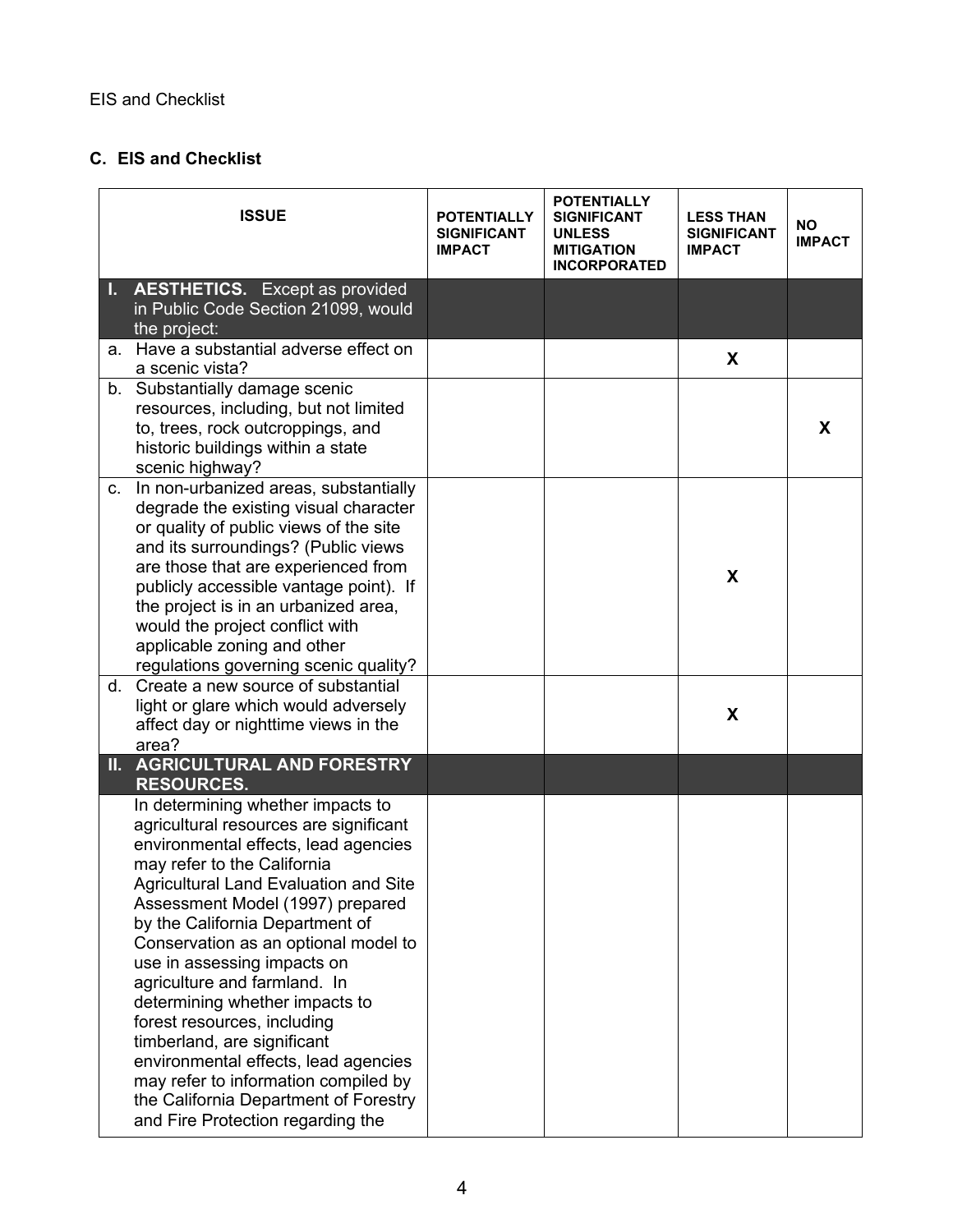|    | <b>ISSUE</b>                                                                                                                                                                                                                                                                                                                | <b>POTENTIALLY</b><br><b>SIGNIFICANT</b><br><b>IMPACT</b> | <b>POTENTIALLY</b><br><b>SIGNIFICANT</b><br><b>UNLESS</b><br><b>MITIGATION</b><br><b>INCORPORATED</b> | <b>LESS THAN</b><br><b>SIGNIFICANT</b><br><b>IMPACT</b> | NO.<br><b>IMPACT</b> |
|----|-----------------------------------------------------------------------------------------------------------------------------------------------------------------------------------------------------------------------------------------------------------------------------------------------------------------------------|-----------------------------------------------------------|-------------------------------------------------------------------------------------------------------|---------------------------------------------------------|----------------------|
|    | state's inventory of forest land,<br>including the Forest and Range<br>Assessment Project and the Forest<br>Legacy Assessment project; and<br>forest carbon measurement<br>methodology provided in Forest<br>Protocols adopted by the California<br>Air Resources Board. Would the<br>project:                              |                                                           |                                                                                                       |                                                         | X                    |
| а. | Convert prime farmland, unique<br>farmland, or farmland of statewide<br>importance (farmland), as shown on<br>the maps prepared pursuant to the<br><b>Farmland Mapping and Monitoring</b><br>Program of the California Resources<br>Agency, to non-agricultural use?                                                        |                                                           |                                                                                                       |                                                         | X                    |
|    | b. Conflict with existing zoning for<br>agricultural use, or a Williamson Act<br>contract?                                                                                                                                                                                                                                  |                                                           |                                                                                                       |                                                         | X                    |
|    | c. Conflict with existing zoning for, or<br>cause rezoning of, forest land (as<br>defined in Public Resources Code<br>section 12220(g)), timberland (as<br>defined by Public Resources Code<br>section 4526), or timberland zoned<br><b>Timberland Production (as defined</b><br>by Government Code section<br>$51104(g)$ ? |                                                           |                                                                                                       |                                                         | X                    |
|    | d. Result in the loss of forest land or<br>conversion of forest land to non-<br>forest land?                                                                                                                                                                                                                                |                                                           |                                                                                                       |                                                         | X                    |
| е. | Involve other changes in the existing<br>environment which, due to their<br>location or nature, could result in<br>conversion of farmland to non-<br>agricultural use or conversion of<br>forest land to non-forest use?                                                                                                    |                                                           |                                                                                                       |                                                         | X                    |
|    | <b>III. AIR QUALITY</b><br>Where available, the significance<br>criteria established by the applicable<br>air quality management district or air<br>pollution control district may be relied<br>upon to make the following<br>determinations. Would the project:                                                            |                                                           |                                                                                                       |                                                         |                      |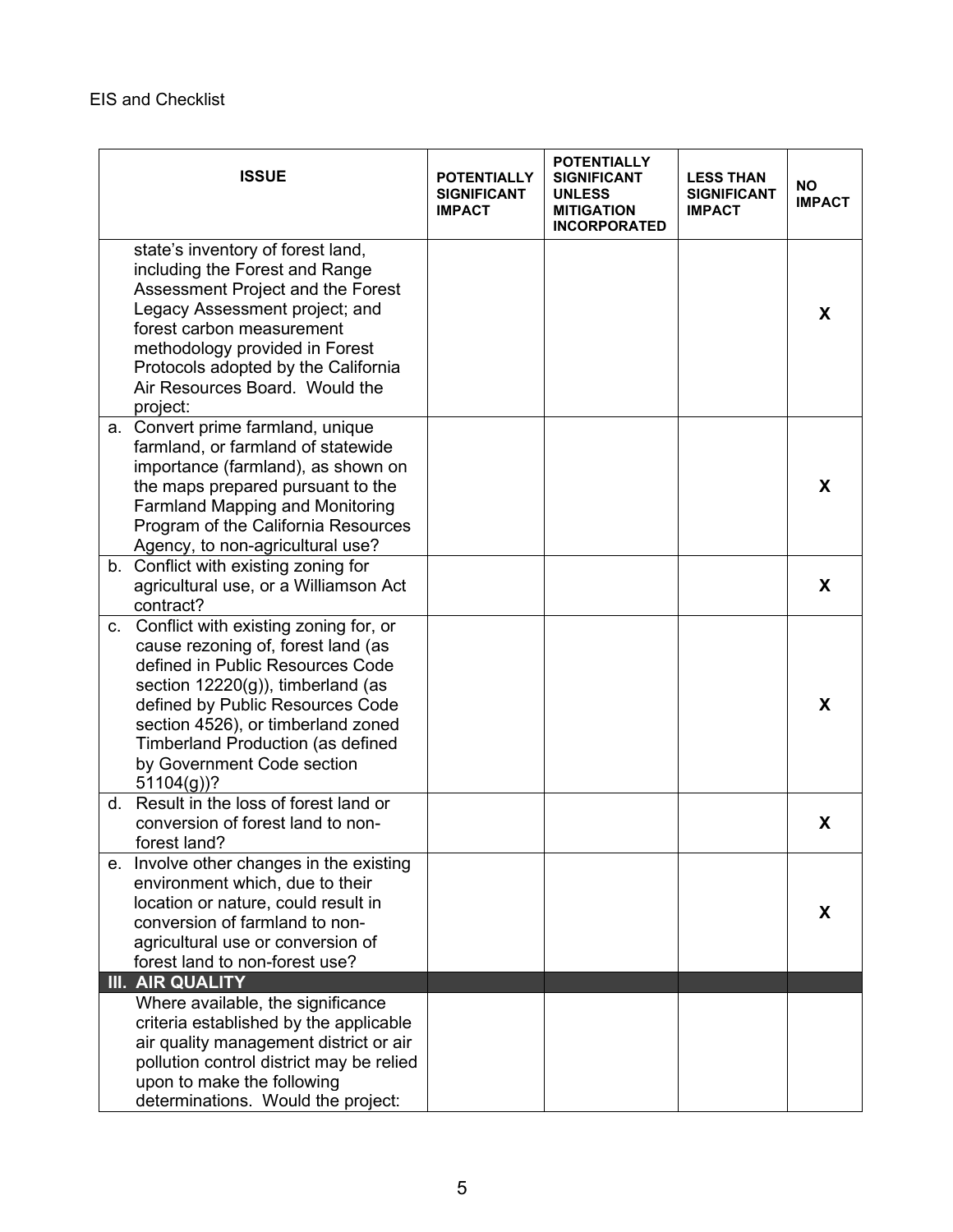|    | <b>ISSUE</b>                                                                                                                                                                                                                                                                                                                             | <b>POTENTIALLY</b><br><b>SIGNIFICANT</b><br><b>IMPACT</b> | <b>POTENTIALLY</b><br><b>SIGNIFICANT</b><br><b>UNLESS</b><br><b>MITIGATION</b><br><b>INCORPORATED</b> | <b>LESS THAN</b><br><b>SIGNIFICANT</b><br><b>IMPACT</b> | <b>NO</b><br><b>IMPACT</b> |
|----|------------------------------------------------------------------------------------------------------------------------------------------------------------------------------------------------------------------------------------------------------------------------------------------------------------------------------------------|-----------------------------------------------------------|-------------------------------------------------------------------------------------------------------|---------------------------------------------------------|----------------------------|
| а. | Conflict with or obstruct<br>implementation of the applicable air<br>quality plan?                                                                                                                                                                                                                                                       |                                                           |                                                                                                       |                                                         | X                          |
|    | b. Result in a cumulatively considerable<br>net increase of any criteria pollutant<br>for which the project region is non-<br>attainment under an applicable<br>federal or state ambient air quality<br>standard?                                                                                                                        |                                                           |                                                                                                       |                                                         | X                          |
|    | c. Expose sensitive receptors to<br>substantial pollutant concentrations?                                                                                                                                                                                                                                                                |                                                           |                                                                                                       | X                                                       |                            |
|    | d. Result in other emissions (such as<br>those leading to odors adversely<br>affecting a substantial number of<br>people?                                                                                                                                                                                                                |                                                           |                                                                                                       |                                                         | X                          |
|    | IV. BIOLOGICAL RESOURCES.<br>Would the project:                                                                                                                                                                                                                                                                                          |                                                           |                                                                                                       |                                                         |                            |
|    | a. Have a substantial adverse effect,<br>either directly or through habitat<br>modifications, on any species<br>identified as a candidate, sensitive,<br>or special status species in local or<br>regional plans, policies, or<br>regulations, or by the California<br>Department of Fish and Game or<br>U.S. Fish and Wildlife Service? |                                                           |                                                                                                       |                                                         | X                          |
|    | b. Have a substantial adverse effect on<br>any riparian habitat or other sensitive<br>natural community identified in local<br>or regional plans, policies,<br>regulations, or by the California<br>Department of Fish and Game or<br>U.S. Fish and Wildlife Service?                                                                    |                                                           |                                                                                                       |                                                         | X                          |
|    | c. Have a substantial adverse effect on<br>state or federally protected wetlands<br>(including, but not limited to, marsh,<br>vernal pool, coastal, etc.) through<br>direct removal, filing, hydrological<br>interruption, or other means?                                                                                               |                                                           |                                                                                                       |                                                         | X                          |
|    | d. Interfere substantially with the<br>movement of any native resident or<br>migratory fish or wildlife species or<br>with established native resident<br>migratory wildlife corridors, or impede                                                                                                                                        |                                                           |                                                                                                       |                                                         | X                          |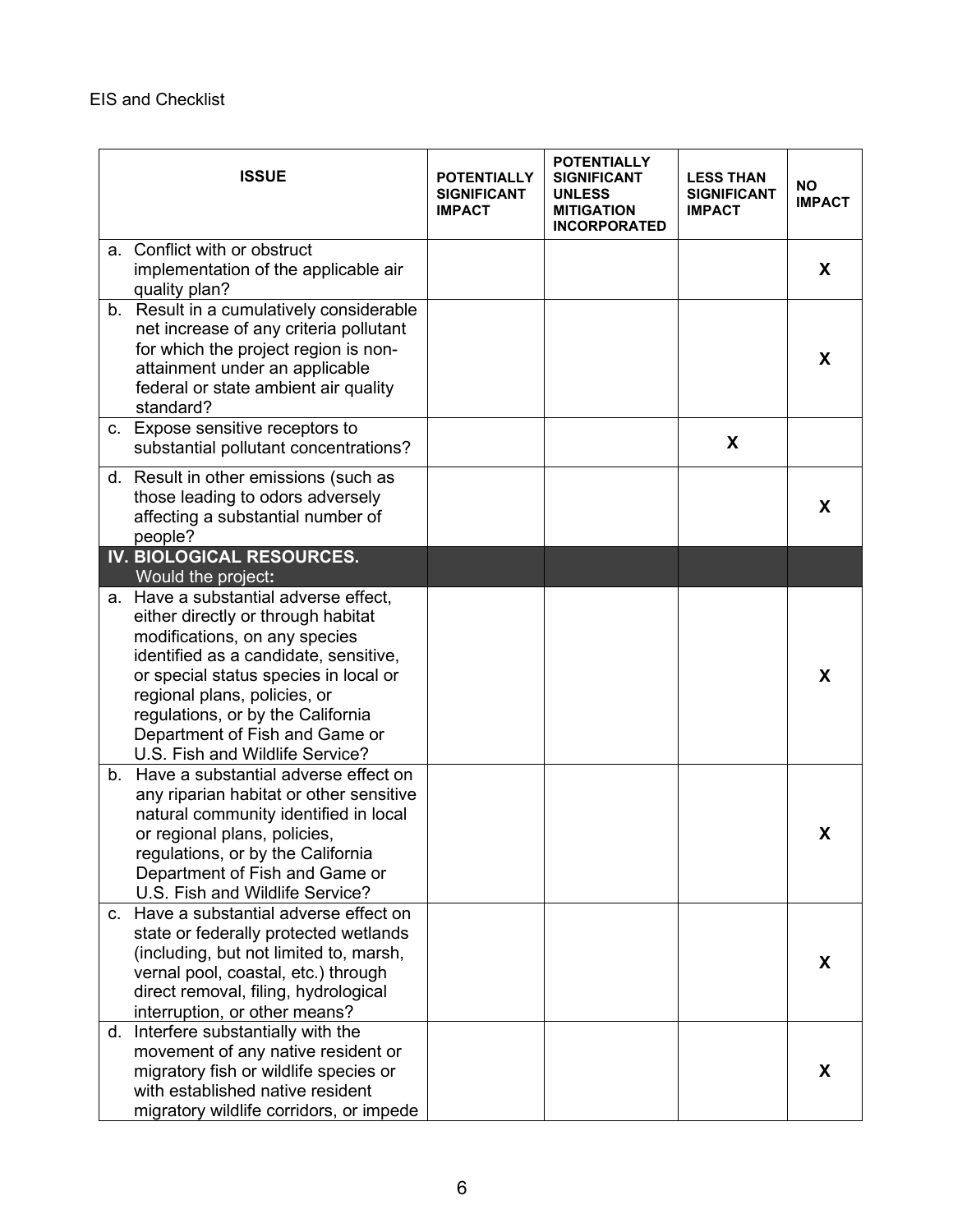|      | <b>ISSUE</b>                                                                                                                                                                                           | <b>POTENTIALLY</b><br><b>SIGNIFICANT</b><br><b>IMPACT</b> | <b>POTENTIALLY</b><br><b>SIGNIFICANT</b><br><b>UNLESS</b><br><b>MITIGATION</b><br><b>INCORPORATED</b> | <b>LESS THAN</b><br><b>SIGNIFICANT</b><br><b>IMPACT</b> | <b>NO</b><br><b>IMPACT</b> |
|------|--------------------------------------------------------------------------------------------------------------------------------------------------------------------------------------------------------|-----------------------------------------------------------|-------------------------------------------------------------------------------------------------------|---------------------------------------------------------|----------------------------|
|      | the use of native wildlife nursery<br>sites?                                                                                                                                                           |                                                           |                                                                                                       |                                                         |                            |
|      | e. Conflict with any local policies or<br>ordinances protecting biological<br>resources, such as a tree<br>preservation policy or ordinance?                                                           |                                                           |                                                                                                       |                                                         | X                          |
| f.   | Conflict with the provisions of an<br>adopted Habitat Conservation Plan,<br><b>Natural Community Conservation</b><br>Plan, or other approved local,<br>regional or state habitat conservation<br>plan? |                                                           |                                                                                                       |                                                         | X                          |
|      | <b>V. CULTURAL RESOURCES.</b><br><b>Would the Project:</b>                                                                                                                                             |                                                           |                                                                                                       |                                                         |                            |
|      | a. Cause a substantial adverse change<br>in the significance of a historical<br>resource pursuant to Section<br>15064.5?                                                                               |                                                           |                                                                                                       |                                                         | X                          |
|      | b. Cause a substantial adverse change<br>in the significance of an<br>archaeological resource pursuant to<br>Section 15064.5?                                                                          |                                                           |                                                                                                       | X                                                       |                            |
|      | c. Disturb any human remains,<br>including those interred outside of<br>dedicated cemeteries?                                                                                                          |                                                           |                                                                                                       | X                                                       |                            |
|      | <b>VI. ENERGY.</b><br>Would the project:                                                                                                                                                               |                                                           |                                                                                                       |                                                         |                            |
| a.   | Result in potentially significant<br>environmental impact due to wasteful,<br>inefficient, or unnecessary<br>consumption of energy resources,<br>during project construction or<br>operation?          |                                                           |                                                                                                       | X                                                       |                            |
|      | b. Conflict with or obstruct a state or<br>local plan for renewable energy or<br>energy efficiency?                                                                                                    |                                                           |                                                                                                       |                                                         | X                          |
| VII. | <b>GEOLOGY AND SOILS.</b><br>Would the project:                                                                                                                                                        |                                                           |                                                                                                       |                                                         |                            |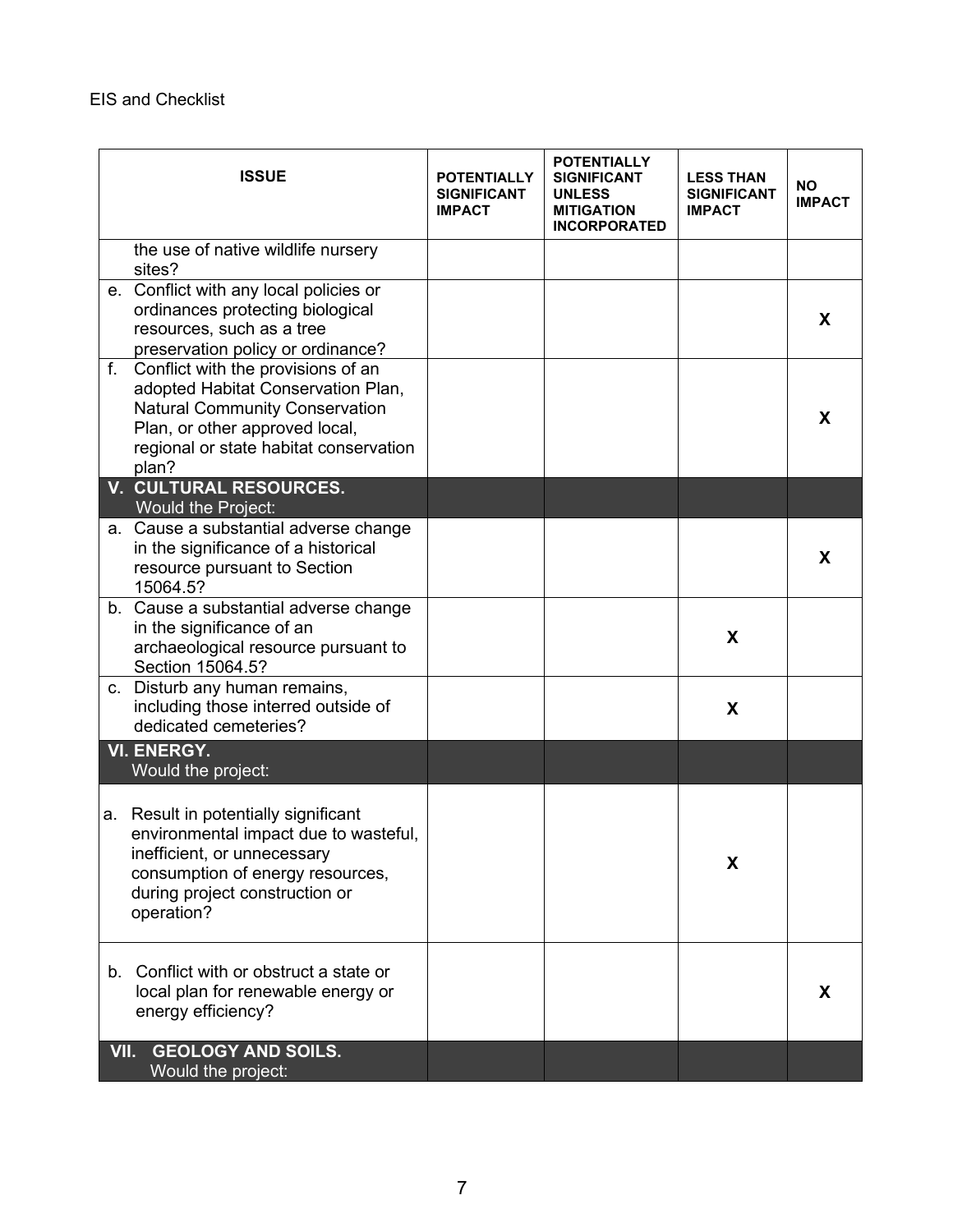|    | <b>ISSUE</b>                                                                                                                                                                                                                                                                                                                | <b>POTENTIALLY</b><br><b>SIGNIFICANT</b><br><b>IMPACT</b> | <b>POTENTIALLY</b><br><b>SIGNIFICANT</b><br><b>UNLESS</b><br><b>MITIGATION</b><br><b>INCORPORATED</b> | <b>LESS THAN</b><br><b>SIGNIFICANT</b><br><b>IMPACT</b> | <b>NO</b><br><b>IMPACT</b> |
|----|-----------------------------------------------------------------------------------------------------------------------------------------------------------------------------------------------------------------------------------------------------------------------------------------------------------------------------|-----------------------------------------------------------|-------------------------------------------------------------------------------------------------------|---------------------------------------------------------|----------------------------|
|    | a. Directly or indirectly cause potential<br>substantial adverse effects, including<br>the risk of loss, injury or death<br>involving:                                                                                                                                                                                      |                                                           |                                                                                                       |                                                         |                            |
|    | Rupture of a known earthquake<br>$\mathsf{i}$<br>fault, as delineated on the most<br>recent Alquist-Priolo Earthquake<br>Fault Zoning Map issued by the<br>State Geologist for the area or based<br>on other substantial evidence of a<br>known fault? Refer to Division of<br>Mines and Geology Special<br>Publication 42. |                                                           |                                                                                                       |                                                         | X                          |
|    | Strong seismic ground shaking?<br>ii)<br>iii) Seismic-related ground failure,                                                                                                                                                                                                                                               |                                                           |                                                                                                       |                                                         | X                          |
|    | including liquefaction?                                                                                                                                                                                                                                                                                                     |                                                           |                                                                                                       |                                                         | X                          |
|    | iv) Landslides?                                                                                                                                                                                                                                                                                                             |                                                           |                                                                                                       |                                                         | X                          |
|    | b. Result in substantial soil erosion or<br>the loss of topsoil?                                                                                                                                                                                                                                                            |                                                           |                                                                                                       |                                                         | X                          |
|    | c. Be located on a geologic unit or soil<br>that is unstable, or that would<br>become unstable as a result of the<br>project, and potentially result in on-<br>or offsite landslide, lateral spreading,<br>subsidence, liquefaction or collapse?                                                                            |                                                           |                                                                                                       |                                                         | X                          |
|    | d. Be located on expansive soil, as<br>defined in Table 18-1-B of the<br>Uniform Building Code (1994),<br>creating substantial direct or indirect<br>risk to life or property?                                                                                                                                              |                                                           |                                                                                                       |                                                         | X                          |
|    | e. Have soils incapable of adequately<br>supporting the use of septic tanks or<br>alternative wastewater disposal<br>systems where sewers are not<br>available for the disposal of<br>wastewater?                                                                                                                           |                                                           |                                                                                                       |                                                         | X                          |
|    | f. Directly or indirectly destroy a unique<br>paleontological resource or site or<br>unique geologic feature?                                                                                                                                                                                                               |                                                           |                                                                                                       |                                                         | X                          |
|    | <b>VIII. GREENHOUSE GAS EMISSIONS.</b><br>Would the project:                                                                                                                                                                                                                                                                |                                                           |                                                                                                       |                                                         |                            |
| а. | Generate greenhouse gas<br>emissions, either directly or                                                                                                                                                                                                                                                                    |                                                           |                                                                                                       | X                                                       |                            |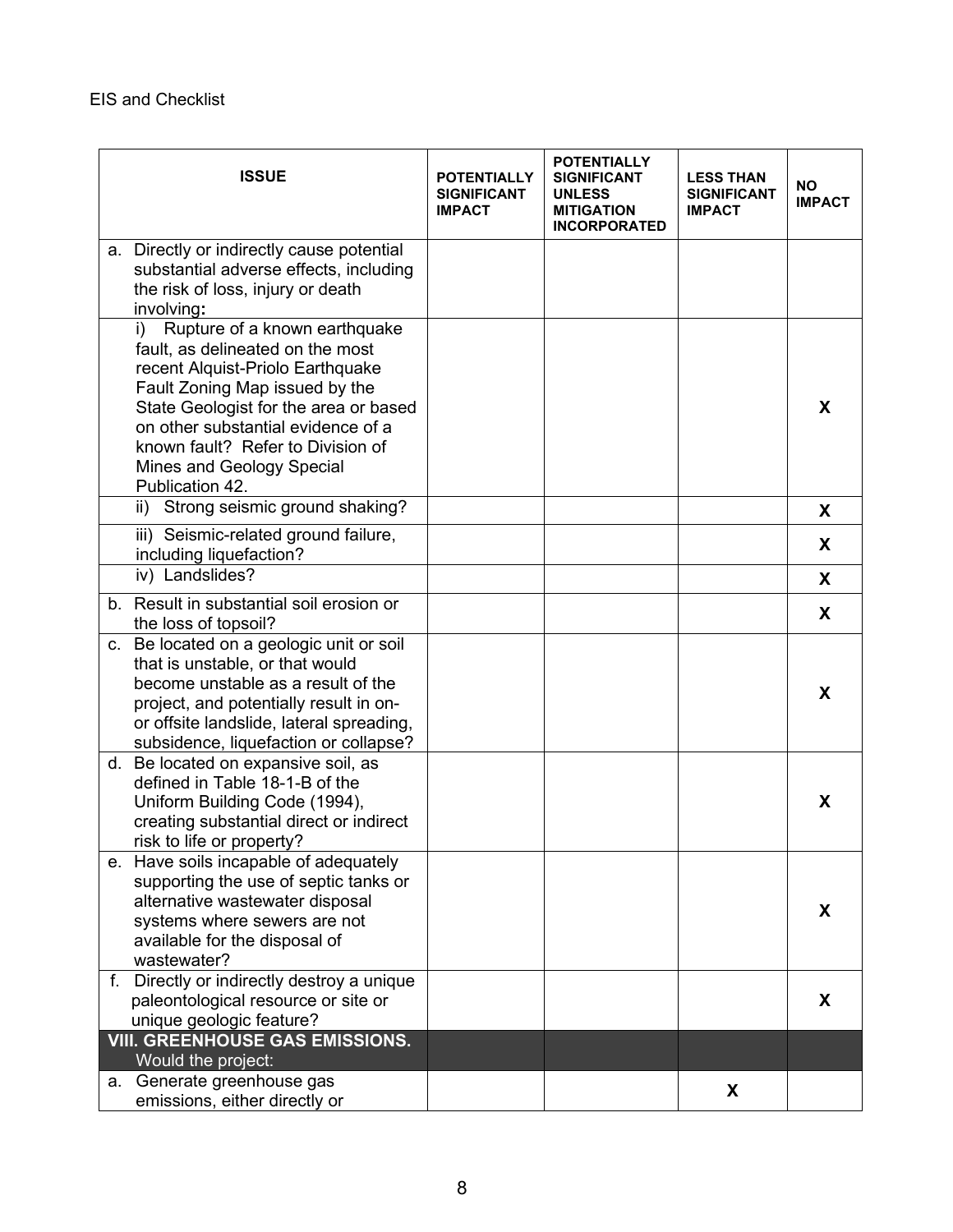|     | <b>ISSUE</b>                                                                | <b>POTENTIALLY</b><br><b>SIGNIFICANT</b><br><b>IMPACT</b> | <b>POTENTIALLY</b><br><b>SIGNIFICANT</b><br><b>UNLESS</b><br><b>MITIGATION</b><br><b>INCORPORATED</b> | <b>LESS THAN</b><br><b>SIGNIFICANT</b><br><b>IMPACT</b> | <b>NO</b><br><b>IMPACT</b> |
|-----|-----------------------------------------------------------------------------|-----------------------------------------------------------|-------------------------------------------------------------------------------------------------------|---------------------------------------------------------|----------------------------|
|     | indirectly, that may have a significant<br>impact on the environment?       |                                                           |                                                                                                       |                                                         |                            |
|     | b. Conflict with an applicable plan,                                        |                                                           |                                                                                                       |                                                         |                            |
|     | policy or regulation adopted for the                                        |                                                           |                                                                                                       |                                                         |                            |
|     | purpose of reducing the emissions of                                        |                                                           |                                                                                                       | X                                                       |                            |
|     | greenhouse gases?                                                           |                                                           |                                                                                                       |                                                         |                            |
| IX. | <b>HAZARDS AND HAZARDOUS</b><br><b>MATERIALS.</b><br>Would the project:     |                                                           |                                                                                                       |                                                         |                            |
|     | a. Create a significant hazard to the                                       |                                                           |                                                                                                       |                                                         |                            |
|     | public or the environment through the                                       |                                                           |                                                                                                       |                                                         |                            |
|     | routine transport, use, or disposal of                                      |                                                           |                                                                                                       |                                                         | X                          |
|     | hazardous materials?                                                        |                                                           |                                                                                                       |                                                         |                            |
|     | b. Create a significant hazard to the                                       |                                                           |                                                                                                       |                                                         |                            |
|     | public or the environment through                                           |                                                           |                                                                                                       |                                                         |                            |
|     | reasonable foreseeable upset and                                            |                                                           |                                                                                                       |                                                         | X                          |
|     | accident conditions involving the                                           |                                                           |                                                                                                       |                                                         |                            |
|     | release of hazardous materials into                                         |                                                           |                                                                                                       |                                                         |                            |
|     | the environment?                                                            |                                                           |                                                                                                       |                                                         |                            |
|     | c. Emit hazardous emissions or handle                                       |                                                           |                                                                                                       |                                                         |                            |
|     | hazardous or acutely hazardous                                              |                                                           |                                                                                                       |                                                         | X                          |
|     | materials, substances or waste within<br>one-quarter mile of an existing or |                                                           |                                                                                                       |                                                         |                            |
|     | proposed school?                                                            |                                                           |                                                                                                       |                                                         |                            |
|     | d. Be located on a site which is included                                   |                                                           |                                                                                                       |                                                         |                            |
|     | on a list of hazardous materials sites                                      |                                                           |                                                                                                       |                                                         |                            |
|     | compiled pursuant to Government                                             |                                                           |                                                                                                       |                                                         |                            |
|     | Code Section 65962.5and, as a                                               |                                                           |                                                                                                       |                                                         | X                          |
|     | result, would it create a significant                                       |                                                           |                                                                                                       |                                                         |                            |
|     | hazard to the public or the                                                 |                                                           |                                                                                                       |                                                         |                            |
|     | environment?                                                                |                                                           |                                                                                                       |                                                         |                            |
|     | e. For a project located within an airport                                  |                                                           |                                                                                                       |                                                         |                            |
|     | land use plan or, where such a plan                                         |                                                           |                                                                                                       |                                                         |                            |
|     | has not been adopted, within two                                            |                                                           |                                                                                                       |                                                         |                            |
|     | miles of a public airport or public use                                     |                                                           |                                                                                                       |                                                         | X                          |
|     | airport, would the project result in a                                      |                                                           |                                                                                                       |                                                         |                            |
|     | safety hazard or excessive noise for                                        |                                                           |                                                                                                       |                                                         |                            |
|     | people residing or working within the<br>project area                       |                                                           |                                                                                                       |                                                         |                            |
| f.  | Impair implementation of, or                                                |                                                           |                                                                                                       |                                                         |                            |
|     | physically interfere with, an adopted                                       |                                                           |                                                                                                       |                                                         |                            |
|     | emergency response plan or                                                  |                                                           |                                                                                                       |                                                         | X                          |
|     | emergency evacuation plan?                                                  |                                                           |                                                                                                       |                                                         |                            |
|     | g. Expose people or structures either                                       |                                                           |                                                                                                       |                                                         |                            |
|     | directly or indirectly, to a significant                                    |                                                           |                                                                                                       | X                                                       |                            |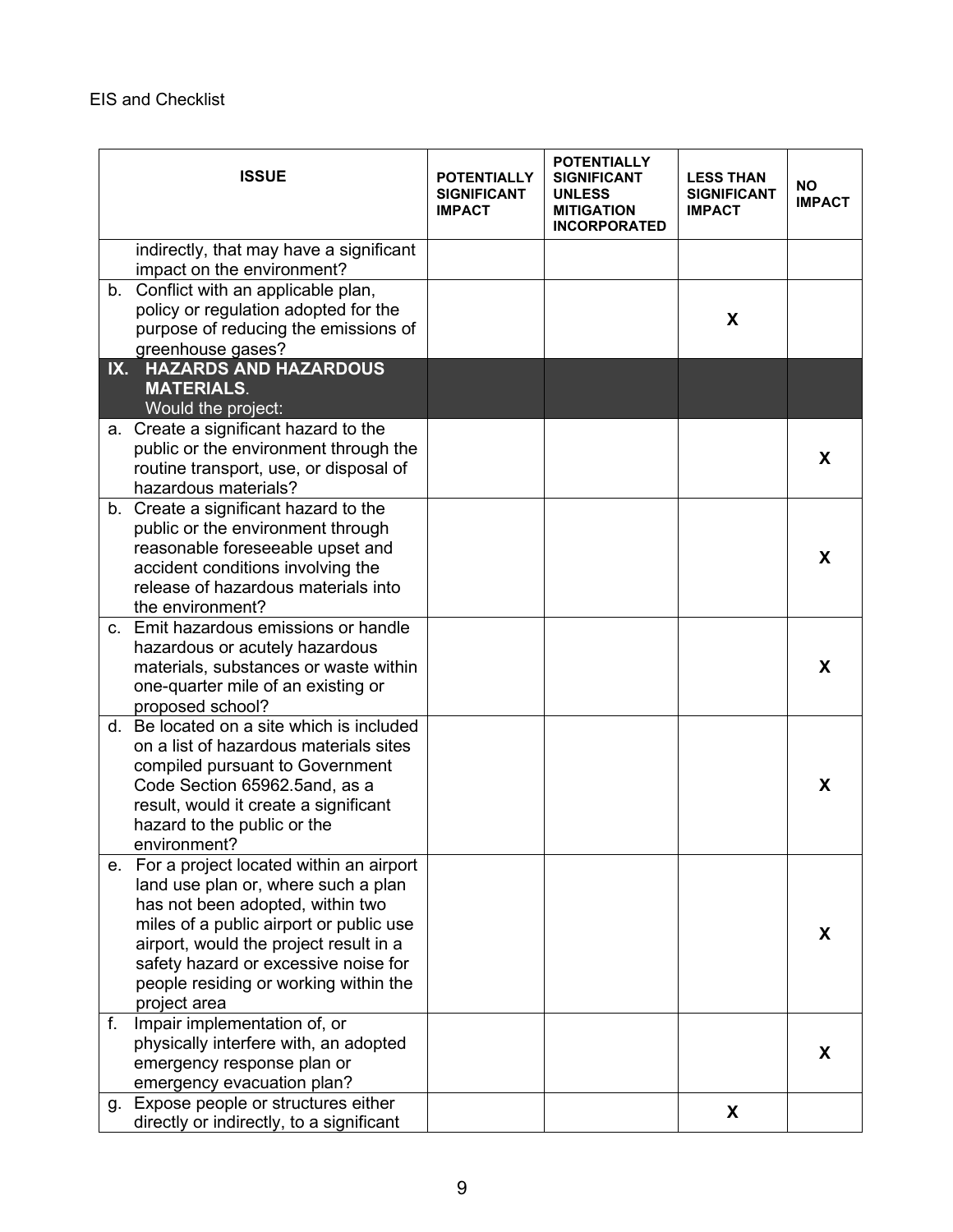| <b>ISSUE</b>                                                                                                                                                                                                                                        | <b>POTENTIALLY</b><br><b>SIGNIFICANT</b><br><b>IMPACT</b> | <b>POTENTIALLY</b><br><b>SIGNIFICANT</b><br><b>UNLESS</b><br><b>MITIGATION</b><br><b>INCORPORATED</b> | <b>LESS THAN</b><br><b>SIGNIFICANT</b><br><b>IMPACT</b> | <b>NO</b><br><b>IMPACT</b> |
|-----------------------------------------------------------------------------------------------------------------------------------------------------------------------------------------------------------------------------------------------------|-----------------------------------------------------------|-------------------------------------------------------------------------------------------------------|---------------------------------------------------------|----------------------------|
| risk of loss, injury or death involving<br>wildland fires?                                                                                                                                                                                          |                                                           |                                                                                                       |                                                         |                            |
| X. HYDROLOGY AND WATER                                                                                                                                                                                                                              |                                                           |                                                                                                       |                                                         |                            |
| <b>QUALITY.</b> Would the project:                                                                                                                                                                                                                  |                                                           |                                                                                                       |                                                         |                            |
| a. Violate any water quality standards or<br>waste discharge requirements or<br>otherwise substantially degrade<br>surface or ground water quality?                                                                                                 |                                                           |                                                                                                       |                                                         | X                          |
| b. Substantially decrease groundwater<br>supplies or interfere substantially with<br>groundwater recharge such that the<br>project may impede sustainable<br>groundwater management of the<br>basin?                                                |                                                           |                                                                                                       |                                                         | X                          |
| c. Substantially alter the existing<br>drainage pattern of the site or area,<br>including through the alteration of the<br>course of a stream or river, in a<br>manner which would result in<br>substantial erosion or siltation on- or<br>offsite? |                                                           |                                                                                                       |                                                         | X                          |
| (i) result in substantial erosion or<br>siltation on- or offsite?                                                                                                                                                                                   |                                                           |                                                                                                       |                                                         | X                          |
| (ii) substantially increase the rate or<br>amount of surface runoff in a matter<br>which would result in flooding on- or<br>offsite:                                                                                                                |                                                           |                                                                                                       |                                                         | X                          |
| (iii) create or contribute runoff water<br>which would exceed the capacity of<br>existing or planned stormwater<br>drainage systems or provide<br>substantial additional sources of<br>polluted runoff; or                                          |                                                           |                                                                                                       |                                                         | X                          |
| (iv) impede or redirect flood flows?                                                                                                                                                                                                                |                                                           |                                                                                                       |                                                         | X                          |
| d. In flood hazard, tsunami, or<br>seiche zones, risk release of<br>pollutants due to project<br>inundation?                                                                                                                                        |                                                           |                                                                                                       |                                                         | X                          |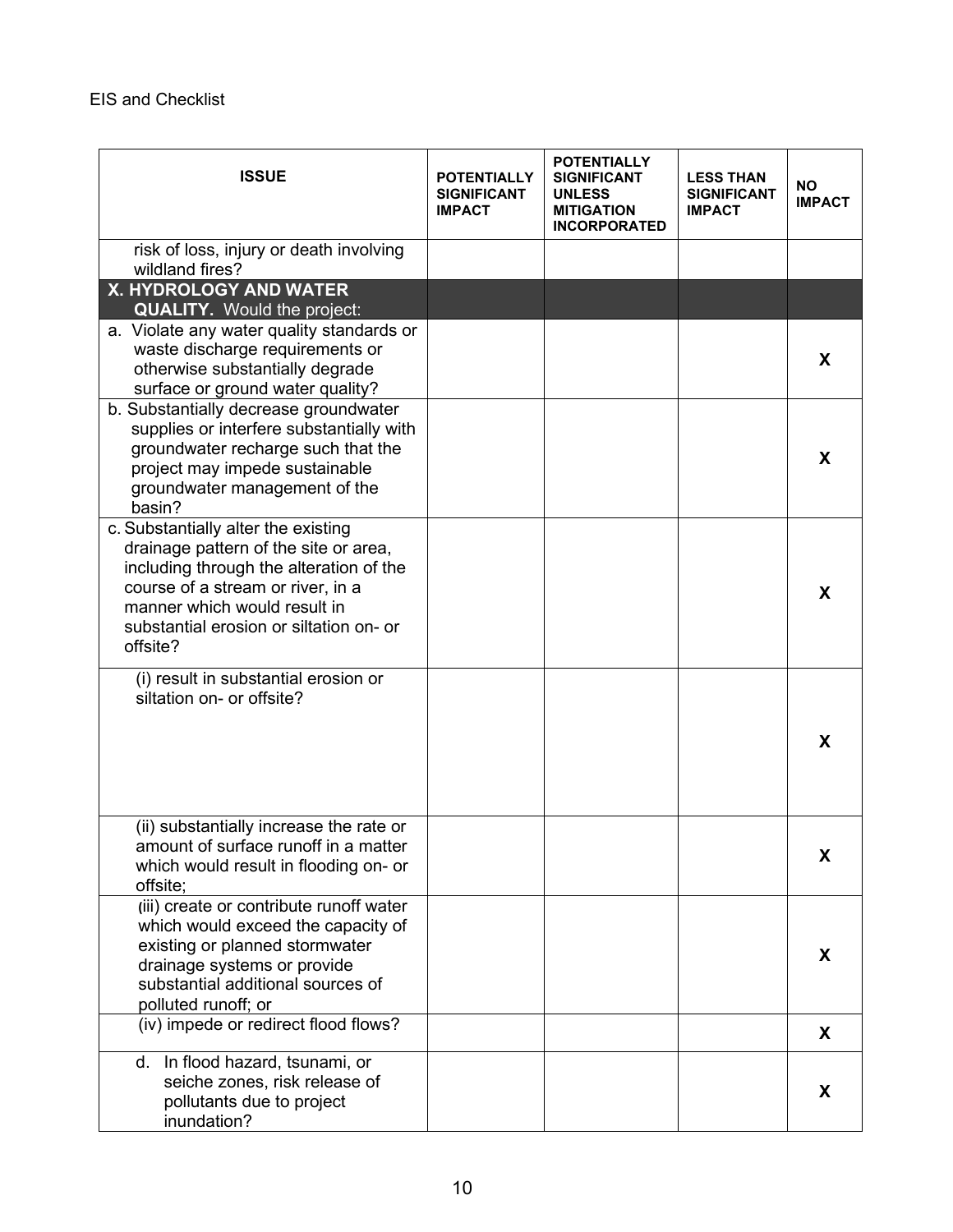|    | <b>ISSUE</b>                                                                                                                                                                                                                                                                     | <b>POTENTIALLY</b><br>SIGNIFICANT<br><b>IMPACT</b> | <b>POTENTIALLY</b><br><b>SIGNIFICANT</b><br><b>UNLESS</b><br><b>MITIGATION</b><br><b>INCORPORATED</b> | <b>LESS THAN</b><br><b>SIGNIFICANT</b><br><b>IMPACT</b> | <b>NO</b><br><b>IMPACT</b> |
|----|----------------------------------------------------------------------------------------------------------------------------------------------------------------------------------------------------------------------------------------------------------------------------------|----------------------------------------------------|-------------------------------------------------------------------------------------------------------|---------------------------------------------------------|----------------------------|
|    | e. Conflict with or obstruct<br>implementation of a water quality<br>control plan or sustainable<br>groundwater management plan?                                                                                                                                                 |                                                    |                                                                                                       |                                                         | X                          |
|    | XI. LAND USE AND PLANNING.<br>Would the project:                                                                                                                                                                                                                                 |                                                    |                                                                                                       |                                                         |                            |
| а. | Physically divide an established<br>community?                                                                                                                                                                                                                                   |                                                    |                                                                                                       |                                                         | X                          |
|    | b. Cause a significant environmental<br>impact due to a conflict with any land<br>use plan, policy, or regulation<br>adopted for the purpose of avoiding<br>or mitigating an environmental<br>effect?                                                                            |                                                    |                                                                                                       |                                                         | X                          |
|    | XII. MINERAL RESOURCES.<br>Would the project:                                                                                                                                                                                                                                    |                                                    |                                                                                                       |                                                         |                            |
|    | a. Result in the loss of availability of a<br>known mineral resource that would<br>be of future value to the region and<br>the residents of the State?                                                                                                                           |                                                    |                                                                                                       |                                                         | X                          |
|    | b. Result in the loss of availability of a<br>locally-important mineral resource<br>recovery site delineated on a local<br>general plan, specific plan or other<br>land use plan?                                                                                                |                                                    |                                                                                                       |                                                         | X                          |
|    | XIII. NOISE.<br>Would the project result in:                                                                                                                                                                                                                                     |                                                    |                                                                                                       |                                                         |                            |
|    | a. Generation of a substantial<br>temporary or permanent increase in<br>ambient, noise levels in the vicinity<br>of the project in excess of standards<br>established in the local general plan<br>or noise ordinance, or applicable<br>standards of other agencies?             |                                                    |                                                                                                       | X                                                       |                            |
|    | b. Generation of, excessive ground<br>borne vibration or ground borne<br>noise levels?                                                                                                                                                                                           |                                                    |                                                                                                       | X                                                       |                            |
| C. | For a project located within the<br>vicinity of a private airstrip or an<br>airport land use plan or, where such<br>a plan has not been adopted, within<br>two miles of a public airport or public<br>use airport, would the project expose<br>people residing or working in the |                                                    |                                                                                                       |                                                         | X                          |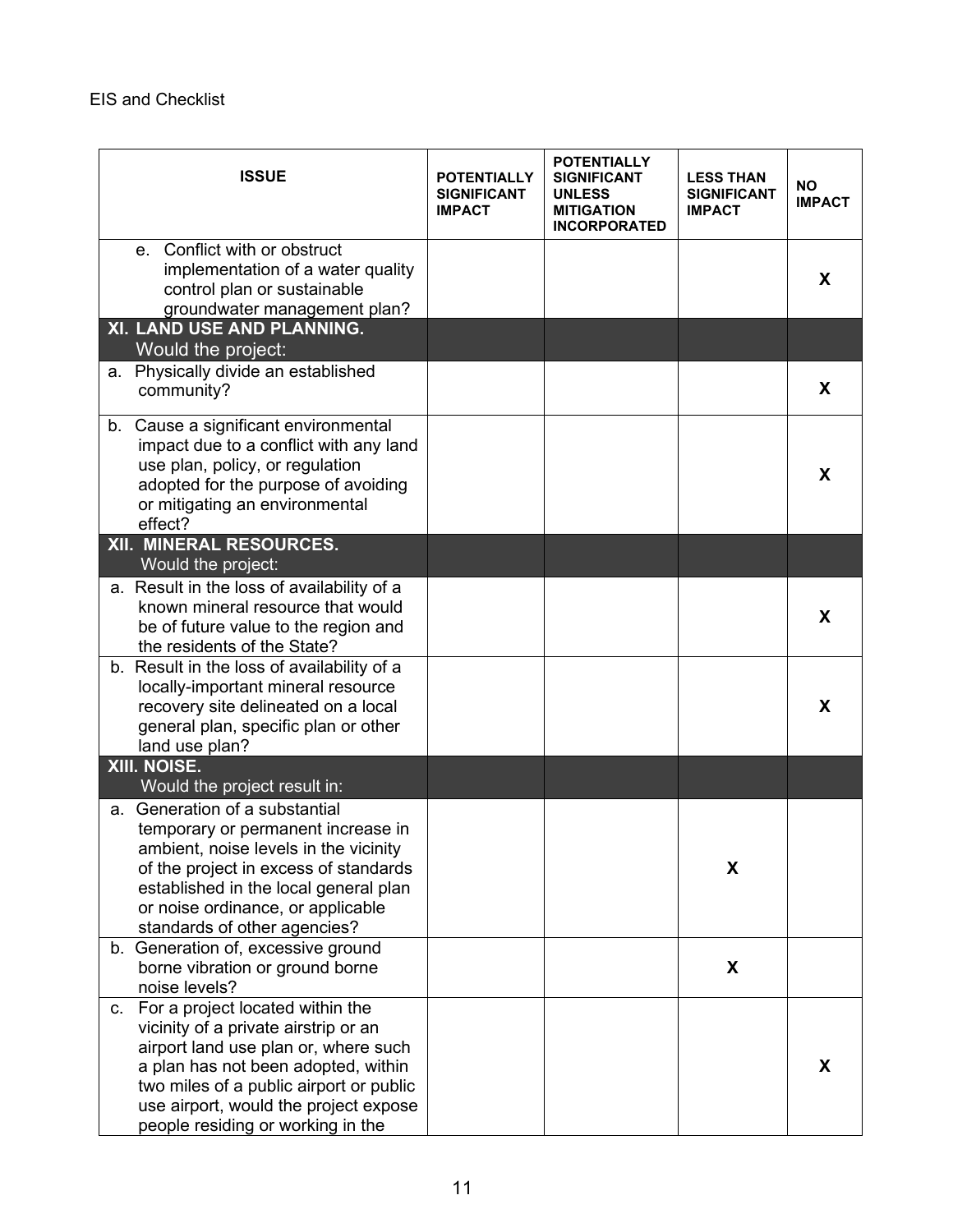| <b>ISSUE</b>                                                                                                                                                                                                                                                                                                                                                                                                                                                                                                                                       | <b>POTENTIALLY</b><br><b>SIGNIFICANT</b><br><b>IMPACT</b> | <b>POTENTIALLY</b><br><b>SIGNIFICANT</b><br><b>UNLESS</b><br><b>MITIGATION</b><br><b>INCORPORATED</b> | <b>LESS THAN</b><br><b>SIGNIFICANT</b><br><b>IMPACT</b> | <b>NO</b><br><b>IMPACT</b> |
|----------------------------------------------------------------------------------------------------------------------------------------------------------------------------------------------------------------------------------------------------------------------------------------------------------------------------------------------------------------------------------------------------------------------------------------------------------------------------------------------------------------------------------------------------|-----------------------------------------------------------|-------------------------------------------------------------------------------------------------------|---------------------------------------------------------|----------------------------|
| project area to excessive noise<br>levels?                                                                                                                                                                                                                                                                                                                                                                                                                                                                                                         |                                                           |                                                                                                       |                                                         |                            |
| XIV. POPULATION AND HOUSING.<br>Would the project:                                                                                                                                                                                                                                                                                                                                                                                                                                                                                                 |                                                           |                                                                                                       |                                                         |                            |
| Induce substantial unplanned<br>а.<br>population growth in an area either<br>directly (for example, by proposing<br>new homes and businesses) or<br>indirectly (for example, through<br>extension of roads or other<br>infrastructure)?                                                                                                                                                                                                                                                                                                            |                                                           |                                                                                                       |                                                         | X                          |
| b. Displace substantial numbers of<br>existing people or housing,<br>necessitating the construction of<br>replacement housing elsewhere?                                                                                                                                                                                                                                                                                                                                                                                                           |                                                           |                                                                                                       |                                                         | X                          |
| <b>XV. PUBLIC SERVICES.</b>                                                                                                                                                                                                                                                                                                                                                                                                                                                                                                                        |                                                           |                                                                                                       |                                                         |                            |
| a. Would the project result in<br>substantial adverse physical impacts<br>associated with the provision of new<br>or physically altered governmental<br>facilities, need for new or physically<br>altered governmental facilities, the<br>construction of which could cause<br>significant environmental impacts, in<br>order to maintain acceptable service<br>ratios, response times or other<br>performance objectives for any of the<br>public services.<br>Fire protection?<br>i.<br>ii.<br>Police protection?<br>iii. Schools?<br>iv. Parks? |                                                           |                                                                                                       |                                                         | X<br>X<br>X<br>X           |
| v. Other public facilities?                                                                                                                                                                                                                                                                                                                                                                                                                                                                                                                        |                                                           |                                                                                                       |                                                         | X                          |
| <b>XVI. RECREATION.</b>                                                                                                                                                                                                                                                                                                                                                                                                                                                                                                                            |                                                           |                                                                                                       |                                                         |                            |
| Would the project increase the use<br>a.<br>of existing neighborhood and<br>regional parks or other recreational<br>facilities such that substantial<br>physical deterioration of the facility<br>would occur or be accelerated?                                                                                                                                                                                                                                                                                                                   |                                                           |                                                                                                       |                                                         | X                          |
| Does the project include recreational<br>b.<br>facilities or require the construction<br>or expansion of recreational facilities                                                                                                                                                                                                                                                                                                                                                                                                                   |                                                           |                                                                                                       |                                                         | X                          |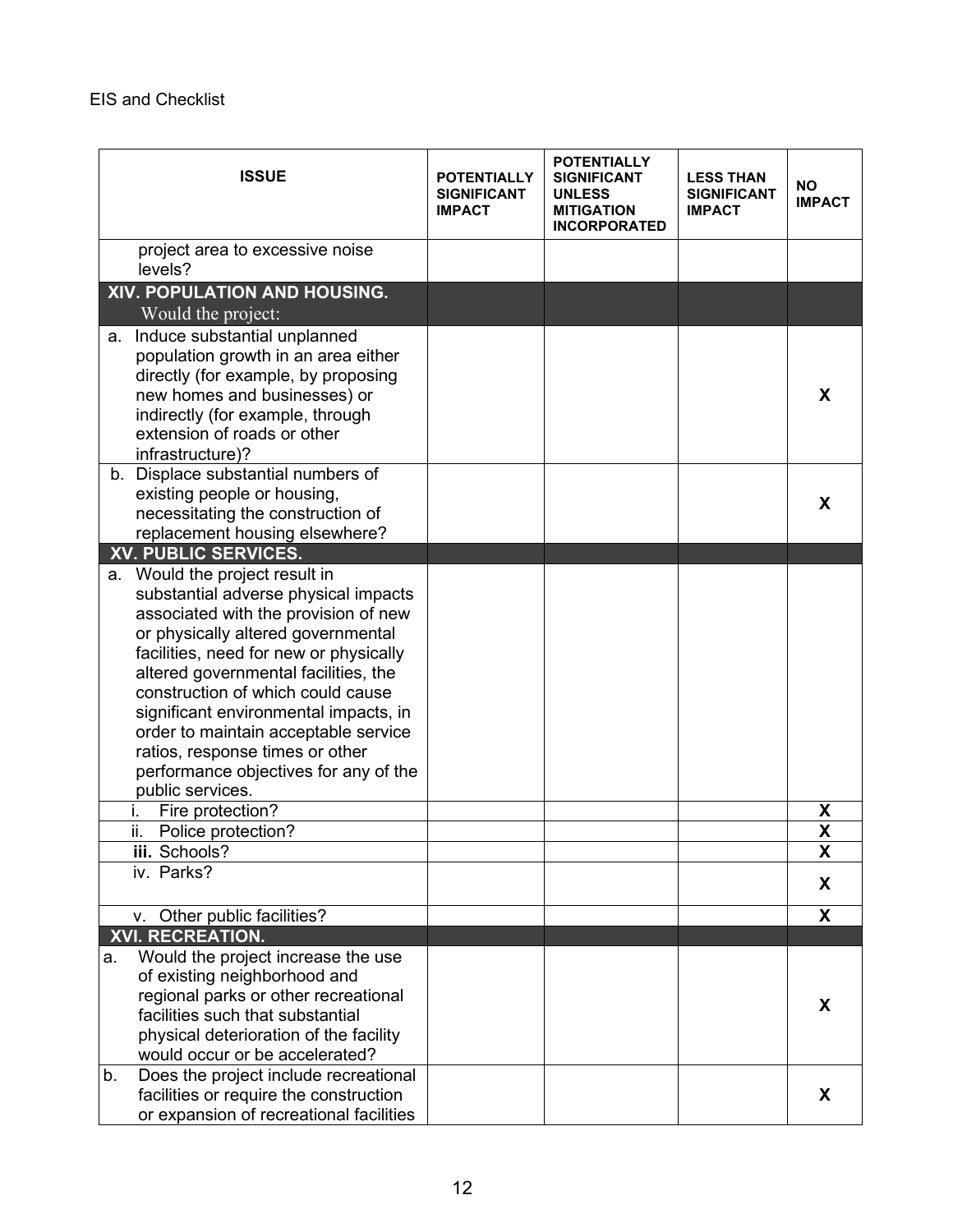|         | <b>ISSUE</b>                                                                                                                                                                                                                                                                                                                                                                                                                                           | <b>POTENTIALLY</b><br><b>SIGNIFICANT</b><br><b>IMPACT</b> | <b>POTENTIALLY</b><br><b>SIGNIFICANT</b><br><b>UNLESS</b><br><b>MITIGATION</b><br><b>INCORPORATED</b> | <b>LESS THAN</b><br><b>SIGNIFICANT</b><br><b>IMPACT</b> | <b>NO</b><br><b>IMPACT</b> |
|---------|--------------------------------------------------------------------------------------------------------------------------------------------------------------------------------------------------------------------------------------------------------------------------------------------------------------------------------------------------------------------------------------------------------------------------------------------------------|-----------------------------------------------------------|-------------------------------------------------------------------------------------------------------|---------------------------------------------------------|----------------------------|
|         | which might have an adverse                                                                                                                                                                                                                                                                                                                                                                                                                            |                                                           |                                                                                                       |                                                         |                            |
|         | physical effect on the environment?                                                                                                                                                                                                                                                                                                                                                                                                                    |                                                           |                                                                                                       |                                                         |                            |
|         | <b>XVII. TRANSPORTATION</b>                                                                                                                                                                                                                                                                                                                                                                                                                            |                                                           |                                                                                                       |                                                         |                            |
|         | Would the project:                                                                                                                                                                                                                                                                                                                                                                                                                                     |                                                           |                                                                                                       |                                                         |                            |
| а.      | Conflict with program plan, ordinance                                                                                                                                                                                                                                                                                                                                                                                                                  |                                                           |                                                                                                       |                                                         |                            |
|         | or policy addressing the circulation                                                                                                                                                                                                                                                                                                                                                                                                                   |                                                           |                                                                                                       |                                                         |                            |
|         | system, including transit, roadway,                                                                                                                                                                                                                                                                                                                                                                                                                    |                                                           |                                                                                                       |                                                         | X                          |
|         | bicycle and pedestrian facilities?                                                                                                                                                                                                                                                                                                                                                                                                                     |                                                           |                                                                                                       |                                                         |                            |
| b.      | Would the project conflict or be                                                                                                                                                                                                                                                                                                                                                                                                                       |                                                           |                                                                                                       |                                                         |                            |
|         | inconsistent with CEQA Guidelines                                                                                                                                                                                                                                                                                                                                                                                                                      |                                                           |                                                                                                       |                                                         | X                          |
|         | section 15064.3, subdivision (b)?                                                                                                                                                                                                                                                                                                                                                                                                                      |                                                           |                                                                                                       |                                                         |                            |
| $C_{1}$ | Substantially increase hazards due                                                                                                                                                                                                                                                                                                                                                                                                                     |                                                           |                                                                                                       |                                                         |                            |
|         | to a geometric design feature (e.g.:                                                                                                                                                                                                                                                                                                                                                                                                                   |                                                           |                                                                                                       |                                                         |                            |
|         | sharp curves or dangerous                                                                                                                                                                                                                                                                                                                                                                                                                              |                                                           |                                                                                                       |                                                         | X                          |
|         | intersections) or incompatible uses                                                                                                                                                                                                                                                                                                                                                                                                                    |                                                           |                                                                                                       |                                                         |                            |
|         | (e.g.: farm equipment)?                                                                                                                                                                                                                                                                                                                                                                                                                                |                                                           |                                                                                                       |                                                         |                            |
| d.      | Result in inadequate emergency                                                                                                                                                                                                                                                                                                                                                                                                                         |                                                           |                                                                                                       |                                                         |                            |
|         | access?                                                                                                                                                                                                                                                                                                                                                                                                                                                |                                                           |                                                                                                       |                                                         | X                          |
|         | <b>XVIII. TRIBAL CULTURAL</b><br><b>RESOURCES</b>                                                                                                                                                                                                                                                                                                                                                                                                      |                                                           |                                                                                                       |                                                         |                            |
|         | a. Would the project cause a substantial<br>adverse change in the significance of<br>a tribal cultural resource, defined in<br>Resources<br>Code<br><b>Public</b><br>section<br>21074 as either a site, feature, place,<br>cultural<br>landscape<br>that<br>İS.<br>geographically defined in terms of the<br>size and scope of the landscape,<br>sacred place, or object with cultural<br>value to a California Native American<br>tribe, and that is: |                                                           |                                                                                                       |                                                         |                            |
|         | i.<br>Listed or eligible for listing in the<br>California Register of Historical<br>Resources, or in a local register<br>of historical resources as defined<br>in Public Resources Code<br>section 5020.1(k), or                                                                                                                                                                                                                                       |                                                           |                                                                                                       |                                                         | X                          |
|         | ii.<br>A resource determined by the<br>lead agency, in its discretion and<br>supported by substantial<br>evidence, to be significant<br>pursuant to criteria set forth in                                                                                                                                                                                                                                                                              |                                                           |                                                                                                       | X                                                       |                            |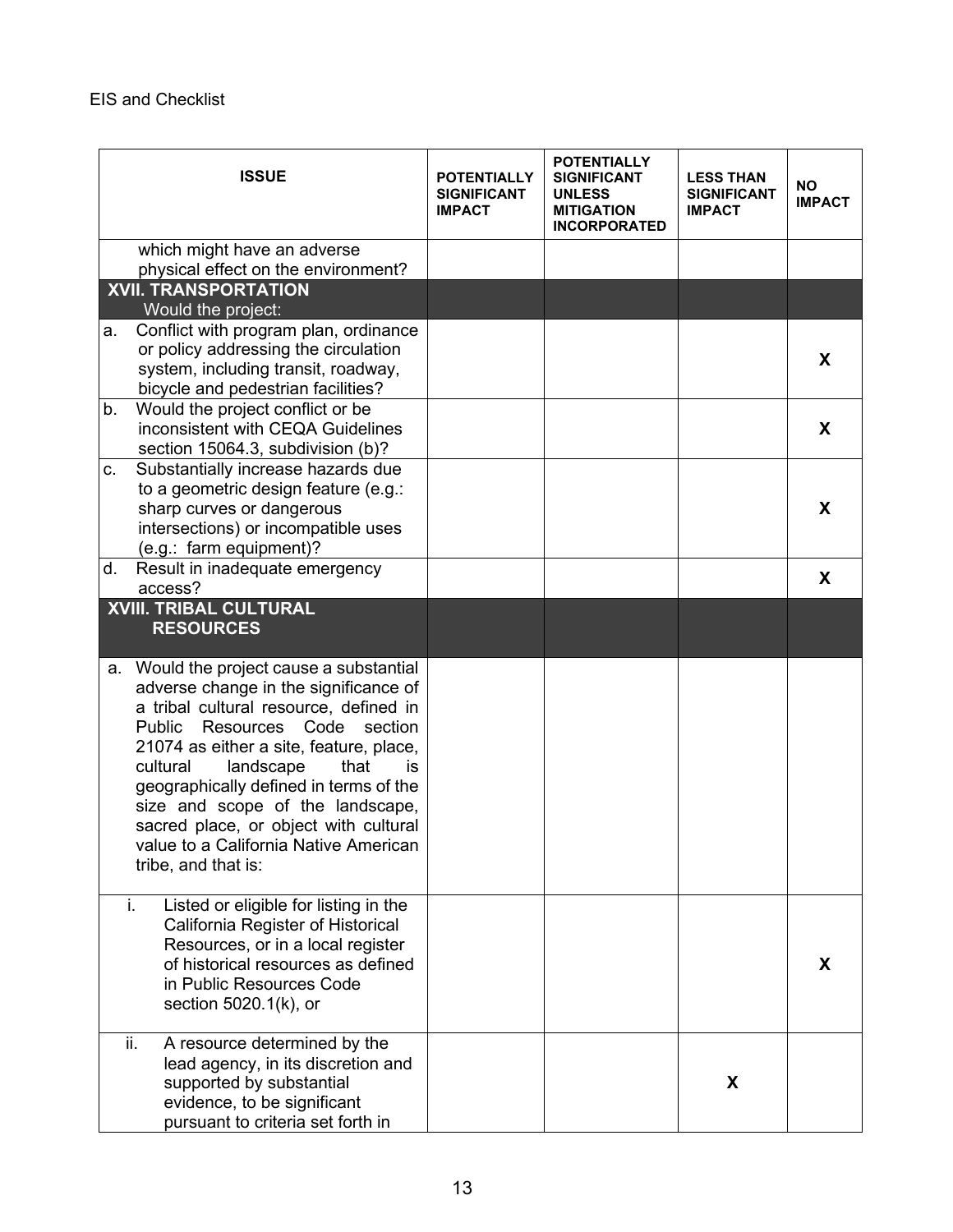| <b>ISSUE</b>                                                                                                                                                                                                                                                                                                | <b>POTENTIALLY</b><br><b>SIGNIFICANT</b><br><b>IMPACT</b> | <b>POTENTIALLY</b><br><b>SIGNIFICANT</b><br><b>UNLESS</b><br><b>MITIGATION</b><br><b>INCORPORATED</b> | <b>LESS THAN</b><br><b>SIGNIFICANT</b><br><b>IMPACT</b> | <b>NO</b><br><b>IMPACT</b> |
|-------------------------------------------------------------------------------------------------------------------------------------------------------------------------------------------------------------------------------------------------------------------------------------------------------------|-----------------------------------------------------------|-------------------------------------------------------------------------------------------------------|---------------------------------------------------------|----------------------------|
| subdivision (c) of Public<br>Resources Code Section 5024.1.<br>In applying the criteria set forth in<br>subdivision (c) of Public<br>Resource Code Section 5024.1,<br>the lead agency shall consider<br>the significance of the resource<br>to a California Native American                                 |                                                           |                                                                                                       |                                                         |                            |
| tribe.                                                                                                                                                                                                                                                                                                      |                                                           |                                                                                                       |                                                         |                            |
| XIX. UTILITIES AND SERVICE<br><b>SYSTEMS.</b><br>Would the project:                                                                                                                                                                                                                                         |                                                           |                                                                                                       |                                                         |                            |
| Require or result in the relocation or<br>a.<br>construction of new or expanded<br>water wastewater treatment or storm<br>water drainage, electric power,<br>natural gas, or telecommunications<br>facilities, the construction or<br>relocation of which could cause<br>significant environmental effects? |                                                           |                                                                                                       |                                                         | X                          |
| Have sufficient water supplies<br>b.<br>available to serve the project<br>and reasonably foreseeable future<br>development during normal, dry and<br>multiple dry years?                                                                                                                                    |                                                           |                                                                                                       |                                                         | X                          |
| Result in the determination by the<br>C.<br>wastewater treatment provider,<br>which serves or may serve the<br>project, that it has adequate capacity<br>to serve the project's projected<br>demand in addition to the provider's<br>existing commitments?                                                  |                                                           |                                                                                                       |                                                         | X                          |
| Generate solid waste in excess of<br>d.<br>State or local standards, or in<br>excess of the capacity of local<br>infrastructure, or otherwise impair<br>the attainment of solid waste<br>reduction goals?                                                                                                   |                                                           |                                                                                                       |                                                         | X.                         |
| e. Comply with federal, state and local<br>management and reduction statutes<br>and regulations related to solid<br>waste?                                                                                                                                                                                  |                                                           |                                                                                                       |                                                         | X                          |
| XX. WILDFIRE -- If located in or near<br>state responsibility areas or lands                                                                                                                                                                                                                                |                                                           |                                                                                                       |                                                         |                            |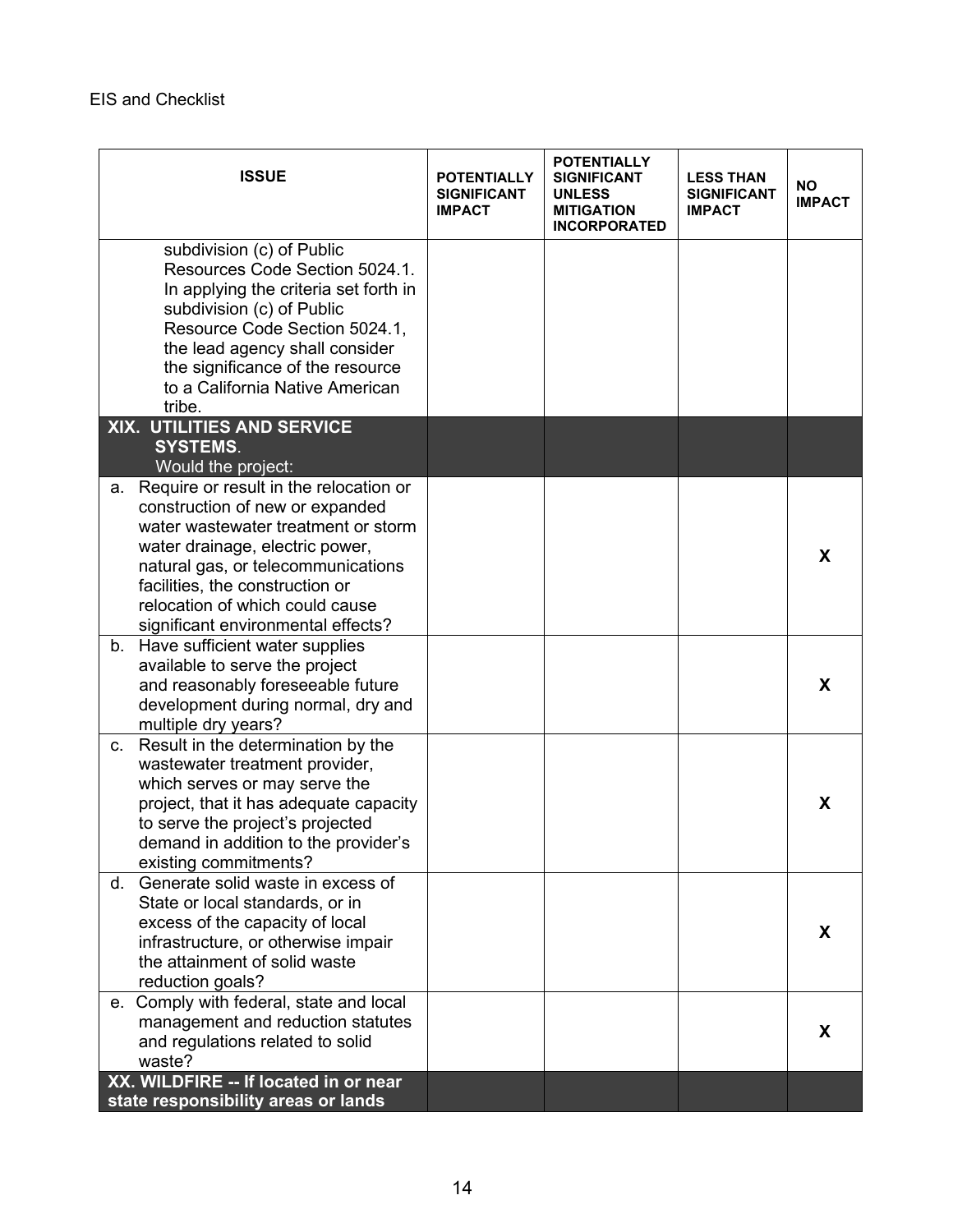| <b>ISSUE</b>                                                                                                                                                                                                                                                                            | <b>POTENTIALLY</b><br><b>SIGNIFICANT</b><br><b>IMPACT</b> | <b>POTENTIALLY</b><br><b>SIGNIFICANT</b><br><b>UNLESS</b><br><b>MITIGATION</b><br><b>INCORPORATED</b> | <b>LESS THAN</b><br><b>SIGNIFICANT</b><br><b>IMPACT</b> | <b>NO</b><br><b>IMPACT</b> |
|-----------------------------------------------------------------------------------------------------------------------------------------------------------------------------------------------------------------------------------------------------------------------------------------|-----------------------------------------------------------|-------------------------------------------------------------------------------------------------------|---------------------------------------------------------|----------------------------|
| classified as very high fire hazard<br>severity zones, would the project:                                                                                                                                                                                                               |                                                           |                                                                                                       |                                                         |                            |
| a. Substantially impair an adopted<br>emergency response plan or<br>emergency evacuation plan?                                                                                                                                                                                          |                                                           |                                                                                                       |                                                         | X                          |
| b. Due to slope, prevailing winds, and<br>other factors, exacerbate wildfire<br>risks, and thereby expose project<br>occupants to, pollutant concentrations<br>from a wildfire or the uncontrolled<br>spread of a wildfire?                                                             |                                                           |                                                                                                       |                                                         | X                          |
| c. Require the installation or<br>maintenance of associated<br>infrastructure (such as roads, fuel<br>breaks, emergency water sources,<br>power lines or other utilities) that may<br>exacerbate fire risk or that may result<br>in temporary or ongoing impacts to the<br>environment? |                                                           |                                                                                                       |                                                         | X                          |
| d. Expose people or structures to<br>significant risks, including downslope<br>or downstream flooding or landslides,<br>as a result of runoff, post-fire slope<br>instability, or drainage changes?                                                                                     |                                                           |                                                                                                       |                                                         | X                          |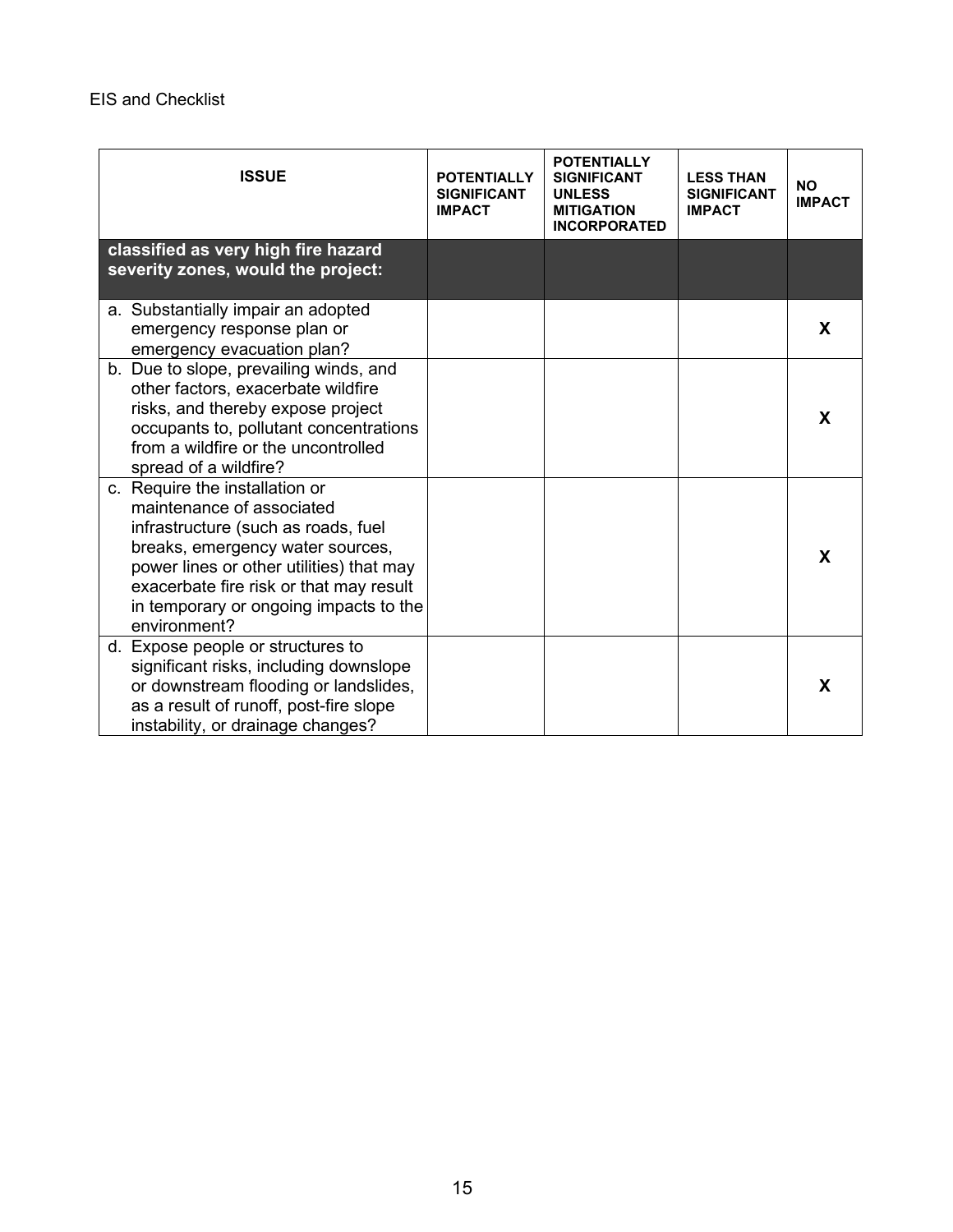| XXI. MANDATORY FINDINGS OF<br><b>SIGNIFICANCE</b>                                                                                                                                                                                                                                                                                                                                                                                                                                                                             |  |   |   |
|-------------------------------------------------------------------------------------------------------------------------------------------------------------------------------------------------------------------------------------------------------------------------------------------------------------------------------------------------------------------------------------------------------------------------------------------------------------------------------------------------------------------------------|--|---|---|
| a. Does the project have the potential to<br>substantially degrade the quality of<br>the environment, substantially reduce<br>the habitat of a fish or wildlife<br>species, cause a fish or wildlife<br>population to drop below self-<br>sustaining levels, threaten to<br>eliminate a plant or animal<br>community, substantially reduce the<br>number or restrict the range of a rare<br>or endangered plant or animal, or<br>eliminate important examples or the<br>major periods of California history or<br>prehistory? |  |   | X |
| b. Does the project have impacts that<br>are individually limited, but<br>cumulatively considerable?<br>("Cumulative considerable" means<br>that the incremental effects of a<br>project are considerable when<br>viewed in connection with the effects<br>of past projects, the effects of other<br>current projects, and the effects of<br>probable future projects)?                                                                                                                                                       |  | X |   |
| c. Does the project have environmental<br>effects which will cause substantial<br>adverse effects on human beings<br>either directly or indirectly?                                                                                                                                                                                                                                                                                                                                                                           |  |   | X |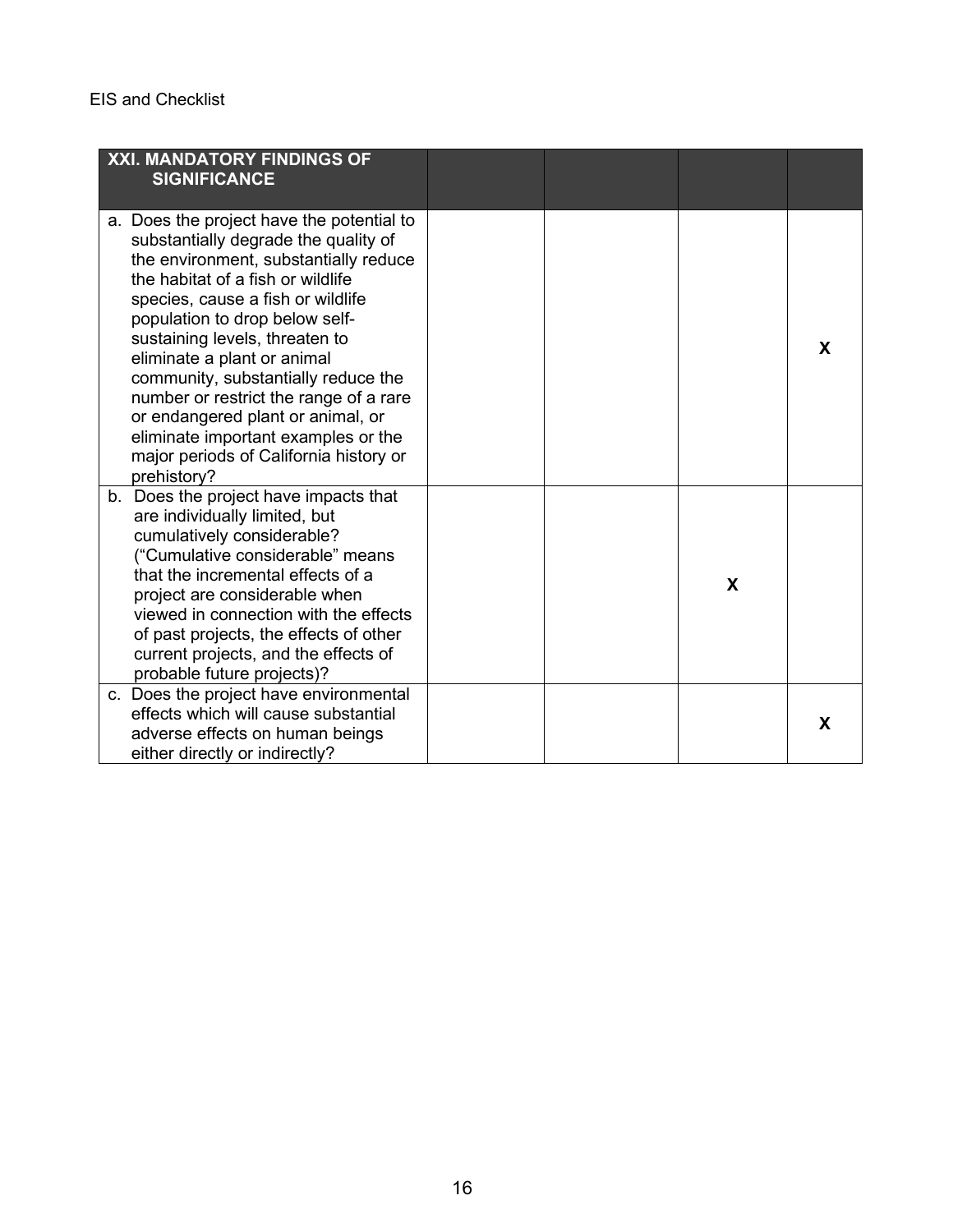### **D. DISCUSSION OF ENVIRONMENTAL EVALUATION**

Please refer to the Environmental Initial Study Checklist Form above when reading the following evaluation.

- I. AESTHETICS:
- a & c. **Less Than Significant Impact.** There is no landmark tree, view lake, historic structure, etc., in the existing setting of this business commercial area parking lot. The project is not located in a particularly scenic location. The potential for view impacts is based more on interruption of expansive, or panoramic views. Panoramic views or vistas provide visual access to a large geographic area, for which the field of view can be wide and extend into the distance. Panoramic views may include an urban skyline, valley, mountain range, etc. Helix Environmental Planning, Inc. prepared an aesthetic analysis (May 6, 2021) which included a viewshed analysis. The viewshed analysis indicates that the proposed monopole would be visible from 16 percent of the viewshed.

The assessment of impacts in the aesthetic analysis is based on the level of change to viewers from the existing condition of the site to after construction of the proposed monopole. The level of changes was assessed from the most critical viewpoints from parks, trails, and nearby roadways as required by CEQA. The significance of the impact was then based on how dissimilar the proposed monopole would be to the existing visible features, and the magnitude of that visual impact. Items considered included if the project is actually seen (and when), the level of dominance it plays in the overall view, elements of distance, angle of view, length of time it may be observed, and the relative size to its surrounding setting.

The analysis determined that the project would not be visible from Bette Bendixen Minipark and the Poway Sportsplex due to topography. The proposed monopole cell tower would be visible from recreational ball fields on private property off Kirkham Road northeast of the project site. Although, the cell tower is linear in design and would not obstruct overall all views from this location. Views of the rolling hillsides and slopes south of the project site would remain visible.

A portion of the cell tower would be visible from Stonebridge Neighborhood Park and the Sycamore Estates neighborhood which are located south of the project site in the City of San Diego. Stonebridge Neighborhood Park is at a slightly higher elevation providing a clear view to the proposed cell tower minus intervening structures and vegetation. Views from the park are obscured by playfield structures and mature landscaping along Stonebridge Parkway as shown in Figure 8 of the aesthetic analysis. While the cell tower would be visible, it would not present a substantial disruption to the distant background views of the mountains to the north and west because it is linear in design and the mountains would remain clearly visible.

The cell tower would be visible on the horizon from the northern end of Cypress Canyon Park, which is located southwest of the project site in the City of San Diego. Looking to the east from the perimeter walking path, the cell tower would be visible above the existing cluster of buildings in the project's vicinity. Again, the cell tower is linear in design and would not comprise a significant portion of the overall view from the walking path. Views of the distant mountains would remain unobstructed as users of the path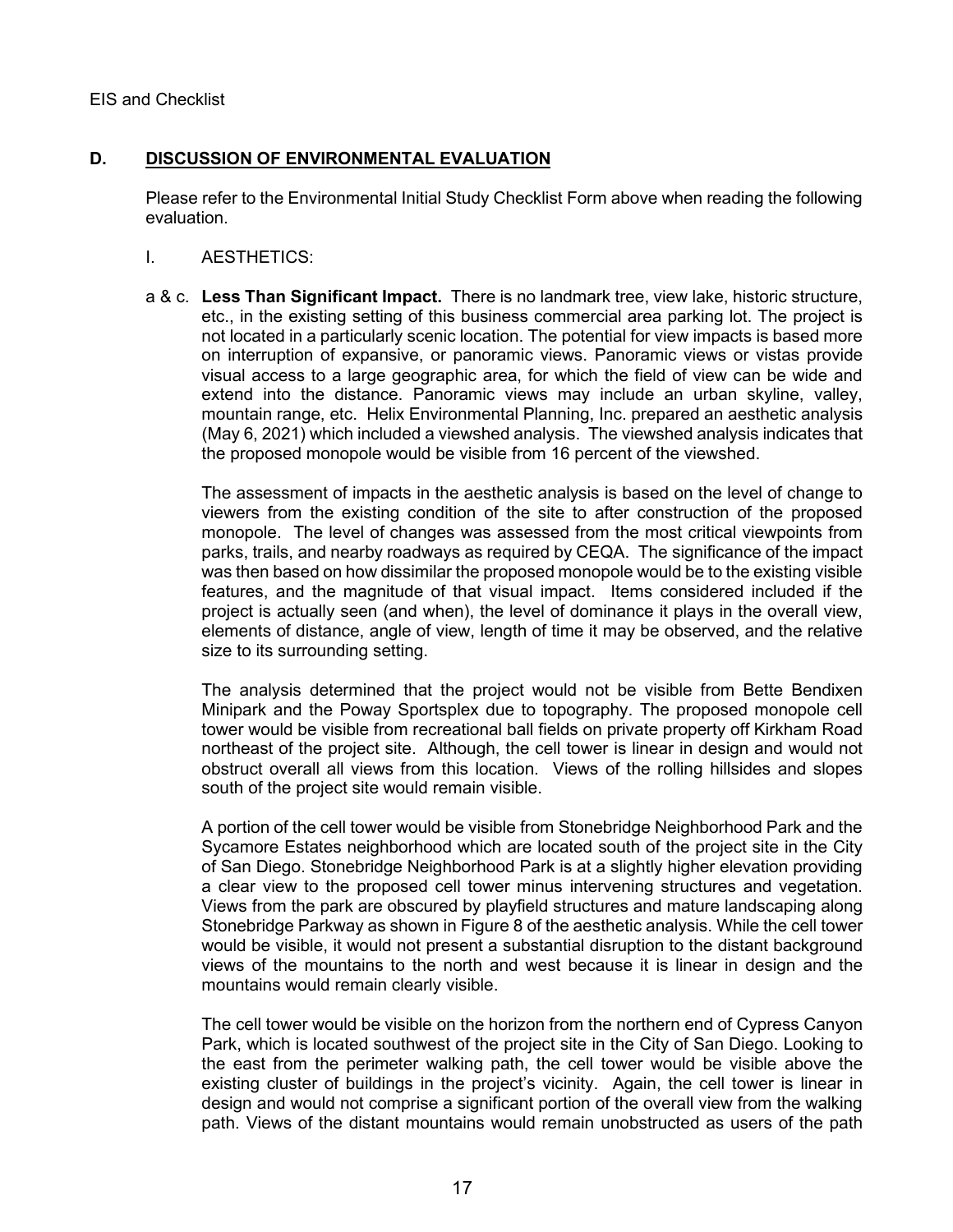move in either direction, their visual focus changes. Therefore, views of the cell tower would be momentary and would not constitute a substantial change to the existing views from this location.

The proposed cell tower would also be visible from portions of trails in the area such as the Beeler Creek Trail, southern portions of the Espola Trail, and the South-Poway (Trans-County) Trail, all of which are multi-purpose trails supporting pedestrians, bikers, and equestrians. The views that are available to the cell tower are limited and users of the trails are not stationary with their viewshed changing as they traverse the trails. Visual access to the existing scenic amenities would be essentially unchanged. The introduction of the linear designed structure would not substantially obstruct or degrade views through the project to hillsides and mountains that are accessible from the trails.

Views from roadways would be generally limited in duration to moving nature of drivers, passengers, and bicyclists. The viewer would be expected to approach and pass areas of visibility, or have views blocked by turning roadway alignments and intervening uses. Although drivers would be expected to notice changes of the site due to construction of the proposed monopole, their primary focus on driving coupled with the relatively short duration of view exposure to the project site minimizes visual impacts from the project.

The project proposal includes the addition of five new pine trees to be planted in existing landscape planter along the northern property line adjacent to Kirkham Way. These trees will help in blend the proposed monopole with natural elements in the area reducing the visual impact. The monopole design was preferred because of a San Diego Gas and Electric (SDGE) transmission corridor approximately 500 feet west of the site consisting of 75 to 80 feet-tall tubular steel poles that support overhead transmission lines. The towers are situated 350 feet apart along a four-mile segment that connect the Pomerado substation to the north to the Sycamore Canyon substation to the south. The monopole design integrates with the SDGE transmission poles and industrial park setting.

The project site is located in an urban area that is zoned Planned Community 7 (PC-7) – South Poway Business Park with a land use designation where wireless communication facilities are permitted as a conditional use. The maximum height for a structure in the PC-7 zone is 45 feet. The proposed 85'6" tall cell tower does not comply with current zoning regulations. However, a Specific Plan Amendment is proposed in conjunction with the Conditional Use Permit for the wireless communication facility (WCF) that would allow WCFs to have a maximum height of 90 feet. If the Specific Plan Amendment is approved, the proposed cell tower would be consistent with zoning regulations.

The City of Poway General Plan Resources Element Goal IV and corresponding strategies state that it is the goal of the City to reserve its scenic resources through the preservation of scenic areas, prominent vistas, and open space. The project site is developed as a paved parking lot with ornamental trees and security lighting in an area developed with industrial buildings and business park land uses. Therefore, the project is consistent with the goals of the General Plan by not disturbing any scenic resources.

b. **No Impact.** The proposed cell tower is located within an existing developed lot that is void of scenic resources. The existing trees onsite are ornamental and do not constitute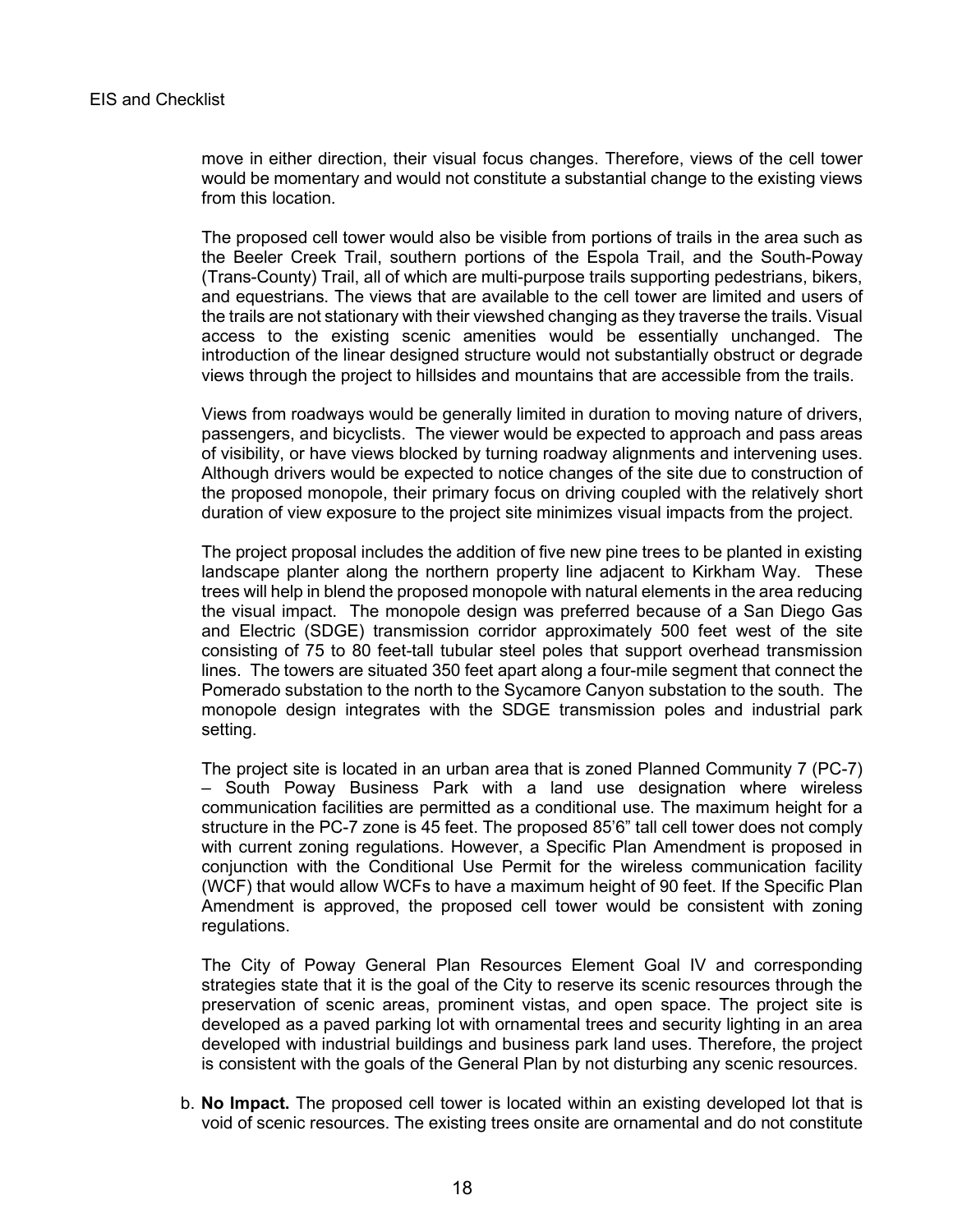a scenic resource. Additionally, there are no rock outcroppings or historic resources onsite and Kirkham Road is not considered a state scenic highway. Therefore, the project would not substantially damage scenic resources.

d. **Less Than Significant Impact.** The proposed project includes the removal of an existing light standard and the luminaries and light arm will be replaced on the cell tower. Light emanating from these sources would be directed downward for security and would be consistent with the lighting standards of the South Poway Specific Plan and Chapters 17.10 and 17.42 of the Poway Municipal Code.

The cell tower is designed to be less obtrusive and not use reflective materials. Antenna sock overs would be installed around all antennas and the monopole trunk is designed to simulate heavy bark. Additionally, all branches will extend a minimum of two feet beyond the antennas, further shielding metal materials. Therefore, the project would not provide a new source of substantial light or glare.

- II. AGRICULTURAL AND FORESTRY RESOURCES:
	- a-e. **No Impact.** There will be no impacts to agricultural resources since the site is not designated, nor has it been historically or currently used for farmland. The subject site is zoned PC-7 and is not subject to a Williamson Act contract. The project site does not contain, and is not zoned for, forest land, timberland or timberland zoned Timberland Production. The project would not result in other changes to the environment that would result in the conversion of farmland to non-agricultural uses.
- III. AIR QUALITY:
	- a. **No Impact.** The City of Poway is part of the San Diego Air Basin and air quality in the area is administered by the San Diego County Air Pollution Control District (APCD). An air quality management plan (AQMP) describes air pollution control strategies to be taken by a City, County or region classified as a non-attainment area to meet the Clean Air Act (CAA) requirements. The main purpose of an AQMP is to bring the area into compliance with the requirements of federal and state air quality standards, and to coordinate regional and local governmental agencies to achieve air quality improvement goals. In San Diego County, this attainment planning process is embodied in the Regional Air Quality Strategies (RAQS) developed jointly by the Air Pollution Control District (APCD) and the San Diego Association of Governments (SANDAG). The RAQS outlines the APCD's plans and regulatory control measures designed to attain state air quality standards for ozone. The RAQS was initially adopted in 1992 with the most recent update occurring in 2016. Land use plans and build out projections of the General Plans of jurisdictions within the San Diego area were considered in establishing the strategies of the Regional Air Quality Strategies Plan. The Poway General Plan includes strategies that are directed toward reducing air emissions through land use patterns, transportation planning, regional agency cooperation, energy conservation, and construction.

The development of a wireless communication facility will not have a significant adverse long-term impact on air quality in the area. Therefore, the project will not violate any air quality standards and no impact would occur.

b. **No Impact.** See III.a above.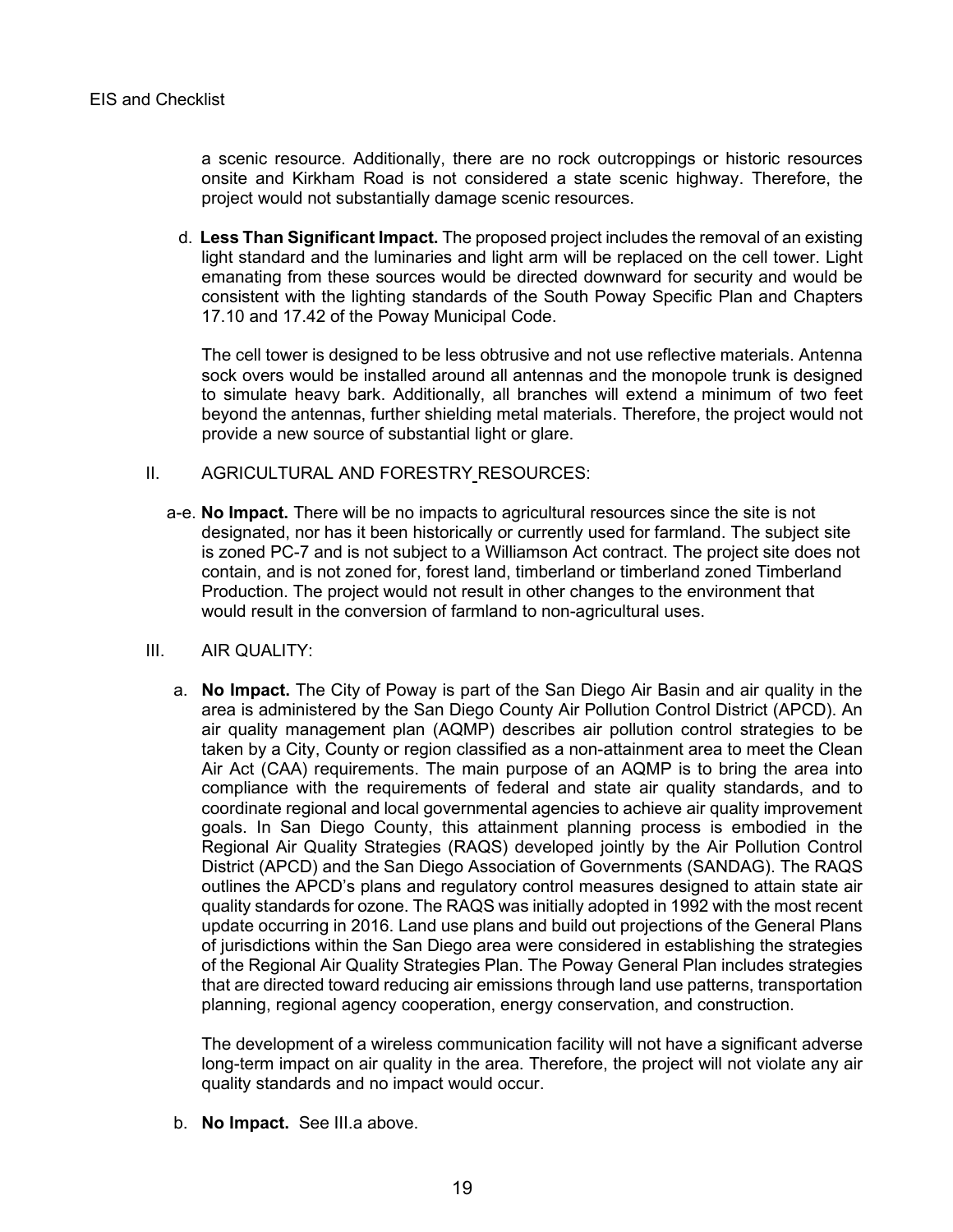- c. **Less Than Significant Impact.** Construction of the project would include excavating dirt for the footing of the monopole structure which may result in the creation of dust. Standard City best management practice requirements include implementation of dust control measures and the operations are subject to San Diego Air Pollution Control District standards. Less than significant would occur.
- d. **No Impact.** The project will not result in the creation of objectionable odor. No impact would occur.
- IV. BIOLOGICAL RESOURCES:
- a-d, f. **No Impact.** The proposed wireless communication facility would be located in an existing landscape planter on a developed lot. There is no potential for any biological impacts to occur.
	- e. **No Impact.** Any trees removed in association with the construction of the project would require replacement pursuant to Chapter 12.32 of the Poway Municipal Code (Urban Forestry. No impact would occur.
- V. CULTURAL RESOURCES:
	- a. **No Impact.** The subject site is a developed lot primarily consisting of a parking lot with a small structure that does not contain any historical resources. No impact would occur.
- b & c. **Less Than Significant Impact.** The Viejas Tribal Government responded to a formal project notification to native tribes with influence in the Poway area and determined that the project site has cultural significance to the Viejas Band of the Kumeyaay Indians. It was requested that a Kumeyaay cultural monitor be on site for ground disturbing activities to inform them of any "new developments such as inadvertent discovery of cultural artifacts, cremation sites, or human remains." The project site is previously developed. While there has been no evidence presented during Tribal Consultation to indicate that there is a reasonable possibility of a significant impact, the Conditional Use Permit will include a condition that a Kumeyaay cultural monitor shall be on site during ground disturbing activities. Therefore, there will be a less than significant impact.
- VI. ENERGY
	- a. **Less Than Significant Impact.** Construction of the project would create temporary increased demands for electricity and vehicle fuels compared to existing conditions. Construction of the project would require electricity use to power construction equipment. Electricity use during construction would vary during different phases of construction. The majority of construction equipment would be gas powered. Since the project site is already served by onsite electrical infrastructure, adequate electrical infrastructure capacity is available to accommodate the electricity demand during construction. Operation of the cell tower and associated equipment would result in an increase in electricity demands. However, there is sufficient electricity infrastructure in the region for the increase in electricity demand and the project would not require expanded electricity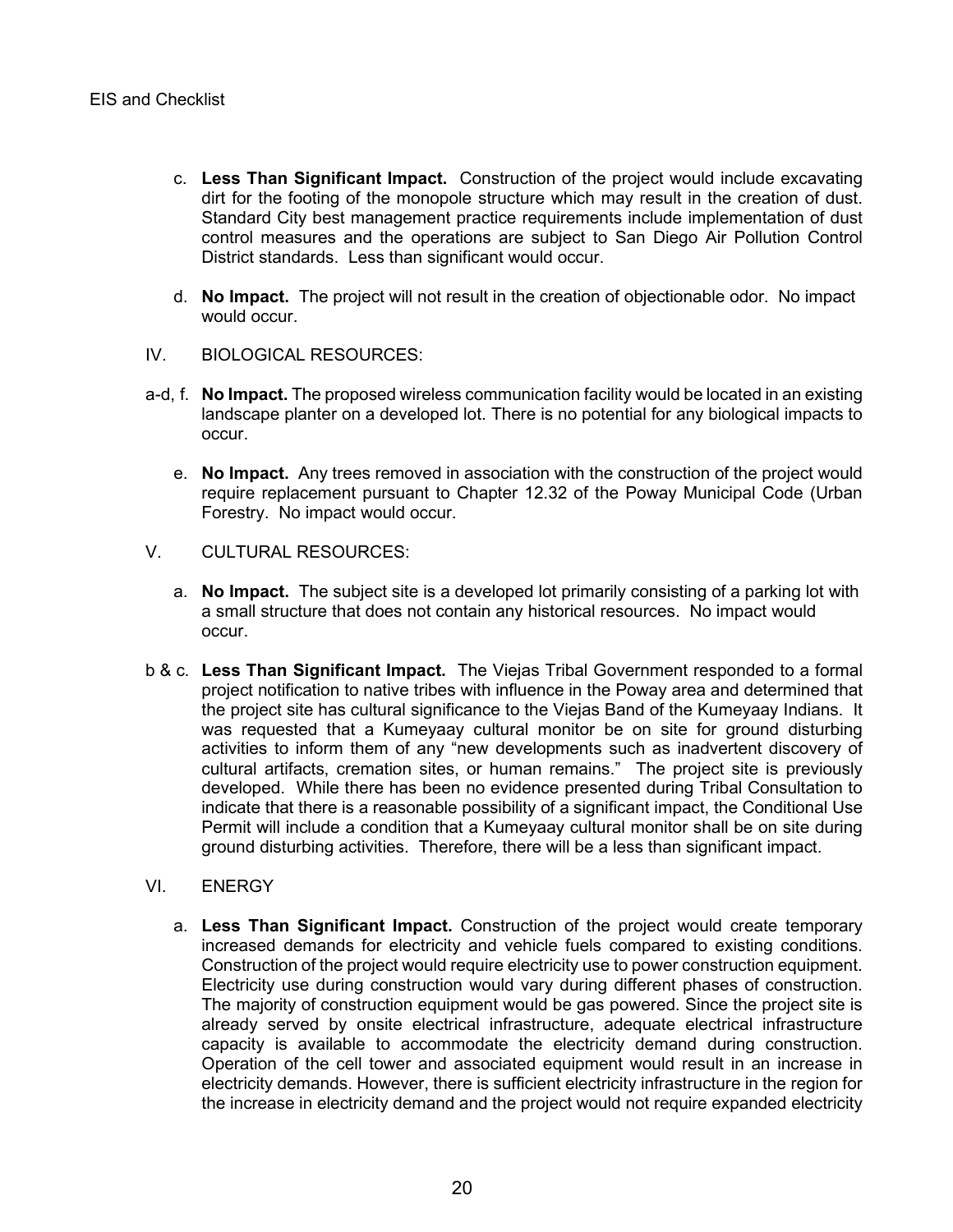supplies. Therefore, impacts from energy use during short-term construction activities and operation would be less than significant.

- b. **No Impact.** The project would not conflict with any state or local plans for renewable energy or energy efficiency. The project would be required to comply with all state and local building codes for construction of the project. No impact would occur.
- VII. GEOLOGY AND SOILS:
	- a.i. **No Impact.** No active known faults traverse the project site or are near the site. The nearest known fault is an unnamed fault located approximately three miles west of the project site. Murphy Canyon Fault is the nearest main southern California fault, located approximately ten miles southwest of the project site. Three major fault systems within the project vicinity include the Elsinore, San Jacinto and Rose Canyon faults. The active Elsinore fault trends northwest and is about 22 miles northeast of Poway. The San Jacinto fault is also an active northwest-trending fault about 45 miles northeast of Poway. The Rose Canyon fault is located about 16 to 20 miles west of Poway in the Pacific Ocean and is considered potentially active. There is potential for some local damage in the event of a major earthquake along one of these fault systems which could result in significant impacts to project facilities. While the potential for on-site rupture cannot be completely discounted (e.g. unmapped faults could conceivably underlie the site), the likelihood for such an occurrence is considered low due to the absence of known faulting within or adjacent to the site. No impact would occur.
	- a.ii. **No Impact.** The project site is located in seismically active southern California and is likely to be subjected to moderate to strong seismic ground shaking. Seismic shaking at the site could be generated by events on any number of known active faults in the region, including several unnamed faults, larger faults such as Murphy Canyon Fault, and major fault systems such as Elsinore, San Jacinto and Rose Canyon. An earthquake along any of these known active fault zones could result in severe ground shaking and consequently cause injury and/or property damage in the project vicinity. The proposed cell tower will be required to be designed and constructed to meet the California Building Code. No impact would occur.
	- a.iii. N**o Impact.** The project is not located in an area that has potential for liquefaction. No impacts from seismically related ground failure would occur.
- a.iv. **No Impact.** The project site is not underlain by formations identified as susceptible to seismically induced landslides. No impact would occur.
	- b**. No Impact.** There will be minimal ground disturbance to accommodate the proposed wireless communication facility. Standard erosion control measures will be implemented and will not result in the substantial soil erosion or the loss of topsoil. No impact would occur.
	- c. **No Impact.** The project site is not located on a geologic unit or soil that is unstable, or that would become unstable as a result of the project. The building pad and access for the monopole will be graded according to City requirements and fill material which will be compacted in compliance with City standards and inspected for adequacy before the issuance of any building permits. No impact would occur.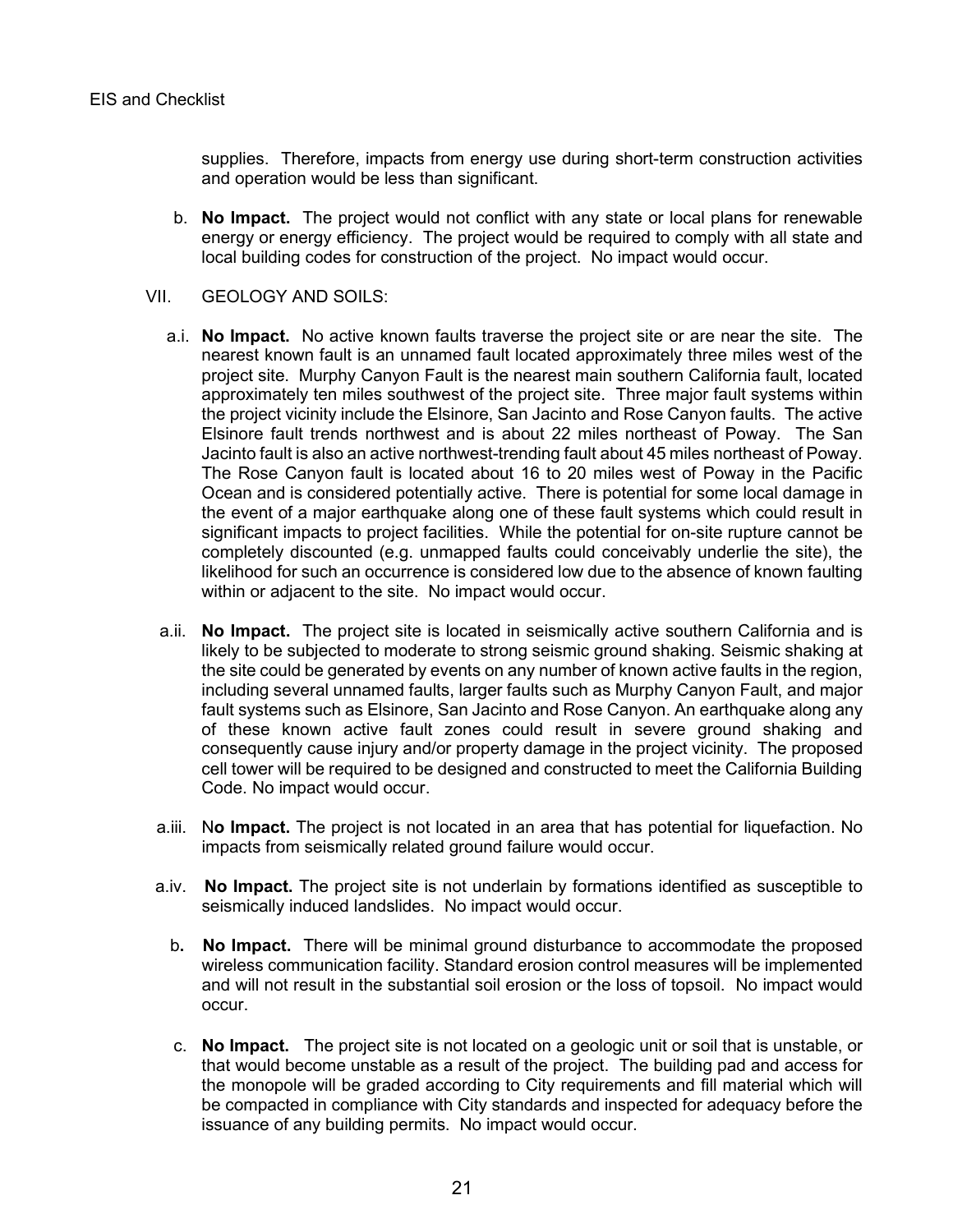- d. **No Impact.** Expansive soils change in volume (shrink or swell) due to changes in moisture content of the soil. The buildings will be constructed in accordance with geotechnical recommendations that incorporate California Building Code (CBC) standards, as required by the City of Poway. No impact would occur.
- e. **No Impact.** The proposed WCF is does not include any septic tanks or wastewater disposal systems as this project is unmanned and will not require workers to be onsite except for monthly maintenance visits. Therefore, no impact will occur.
- f. **No Impact.** Pursuant to the South Poway Planned Community Development Plan Final EIR adopted in July 1985, the geologic formations in the area are not conducive to fossil formation. Within the Pomerado Conglomerate and the Stadium Conglomerate, the large cobbles present during deposition tend to break up or crush and fossils which may have been present. Friars formation is not known to be a rich source of fossiliferous materials. Generally, the site is not considered a significant source of paleontological resources.
- VIII. GREENHOUSE GAS EMISSIONS:
- a & b. **Less Than Significant Impact.** Temporary impacts related to green house gas emissions may occur during construction of the project construction worker vehicle trips and from construction vehicles operating at the site. However, negligible or no greenhouse gas emissions would be generated during the ongoing operation of the WCF because it is an unmanned facility. The unmanned WCF will not generate and vehicle trips to the site except for a maintenance vehicle visiting the site once a month. Therefore, a less than significant impact will occur.
- IX. HAZARDS AND HAZARDOUS MATERIALS:
	- a. **No Impact**. Construction activities associated with the development of the proposed project would involve the use of potentially hazardous materials, vehicle fuels, oils, and transmission fluids. However, all potentially hazardous materials would be contained, stored, and used in accordance with manufacturers' instructions and handled in compliance with applicable standards and regulations. Implementation of the proposed project would result in the development of a wireless communications facility. It is not anticipated that large quantities of hazardous materials would be permanently stored or used within the project site. Similarly, the project would not emit hazardous emissions or handle hazardous materials. Small quantities of publicly available hazardous materials (e.g., paint, maintenance supplies) may be routinely used within the project site for maintenance and cleaning. However, these materials would not be used in sufficient strength or quantity to create a substantial risk to human or environmental health. Therefore, implementation of the proposed project would not create a permanent significant hazard to the public or environment through the routine transport, use, or disposal of hazardous materials. No impact would occur.
	- b. **No Impact.** As the project does not propose heavy use of hazardous materials, it will not create a significant hazard to the public or the environment through reasonable foreseeable upset and accident conditions involving the release of hazardous materials into the environment. No impact would occur.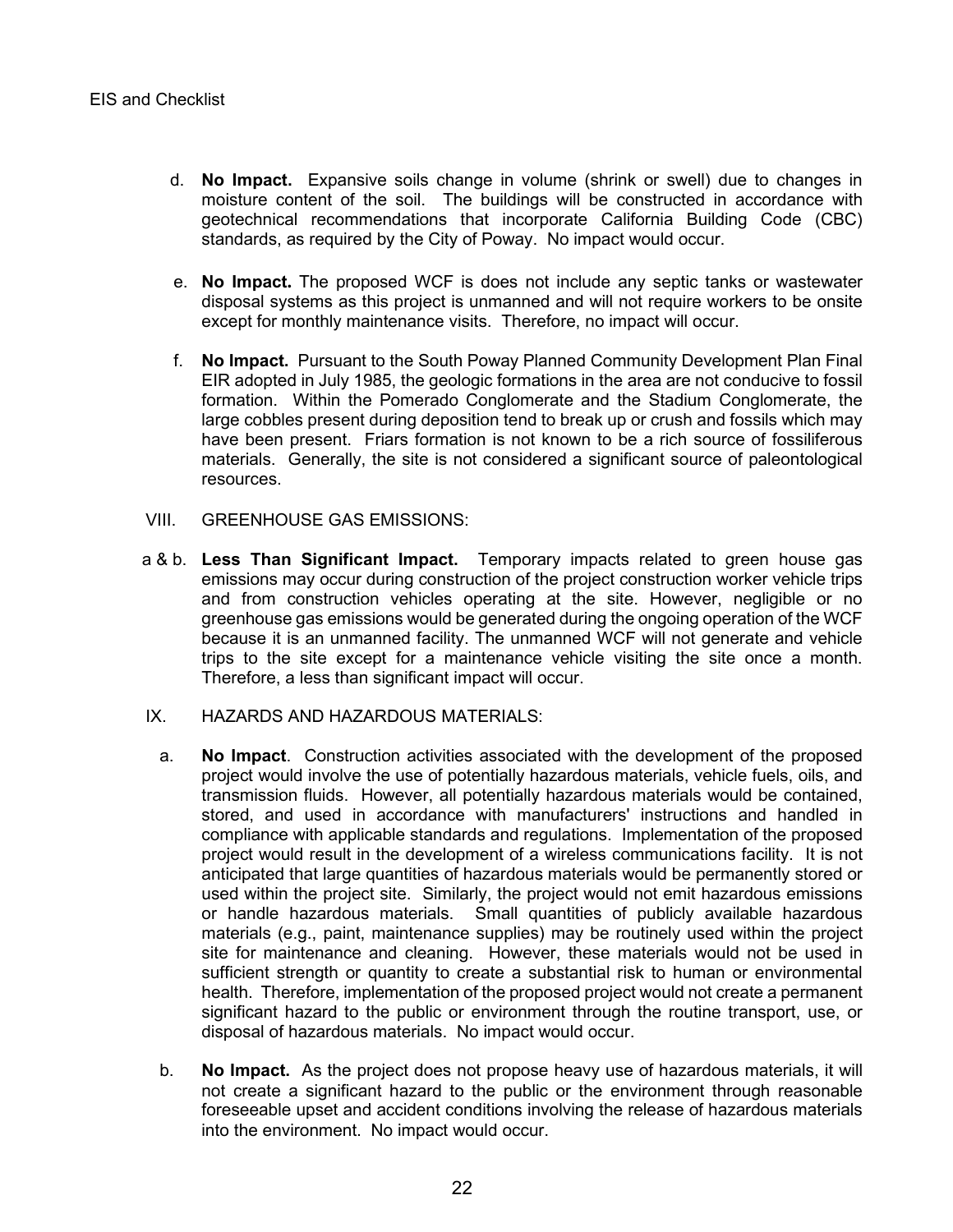- c. **No Impact.** As the project does not propose the heavy use of hazardous materials, it will not emit hazardous emissions or acutely hazardous materials into the environment. No impact would occur.
- d. **No Impact.** The project site is not included on a list of hazardous materials sites compiled pursuant to Government Code Section 65962.5, as such would not create a significant hazard to the public or environment. No impact would occur.
- e. **No Impact.** The project site is not located within an airport land use plan or within two miles of a public airport. The closest airports to the project site are Marine Corps Air Station Miramar, located approximately 6.5 miles southwest of the project site and Gillespie Field, located approximately 10 miles southeast of the project site. Thus, the project would not result in a safety hazard for people residing or working in the project area and no impact would occur. No impact would occur.
- f. **No Impact**. The project would not impair or physically interfere with an adopted emergency response or evacuation plan. The project would not interfere with people's ability to utilize roadways for evacuation purposes and, on a more local level, emergency vehicle lanes within the project parking lot would be kept free of vehicles and storage materials in compliance with City ordinances. Accordingly, no impact would occur.
- g. **Less than Significant Impact.** According to the Very High Fire Hazard Severity Zones (VHFHSZ) map for Poway (CAL FIRE 2009), the project site is located within the VHFHSZ. The proposed monopole would be required to comply with construction standards for development within the VHFHSZ established by the California Building Code and related City of Poway amendments. Accordingly, the exposure to people or structures either directly or indirectly would have less than significant impact on the risk of loss, injury or death involving wildland fires.
- X. HYDROLOGY AND WATER QUALITY:
	- a. **No Impact.** The project will comply with all storm water quality regulations or waste discharge requirements surface water quality as governed by the State Water Resources Control Board (SWRCB), the County of San Diego, and the City of Poway. The project will require a grading permit, a Stormwater Pollution Prevention Plan (SWPPP), and a Storm Water Quality Management Plan (SWQMP), which will be ensured as part of the project improvements plan review and building permit process. The project will not violate any water quality standards or waste discharge requirements. No impact would occur.
	- b. **No Impact.** The project does not propose any construction activities that would directly affect groundwater, contribute to the depletion of groundwater supplies or interfere with groundwater recharge. No impact would occur.
- c (i-iv). **No Impact.** The project involves the construction of a WCF with new landscaping that will be located in an existing landscape planters and will not alter the existing drainage pattern of the site. The WCF would not create or contribute to additional runoff water as the existing landscape planters have been designed to handle irrigation for landscaping. No impact would occur.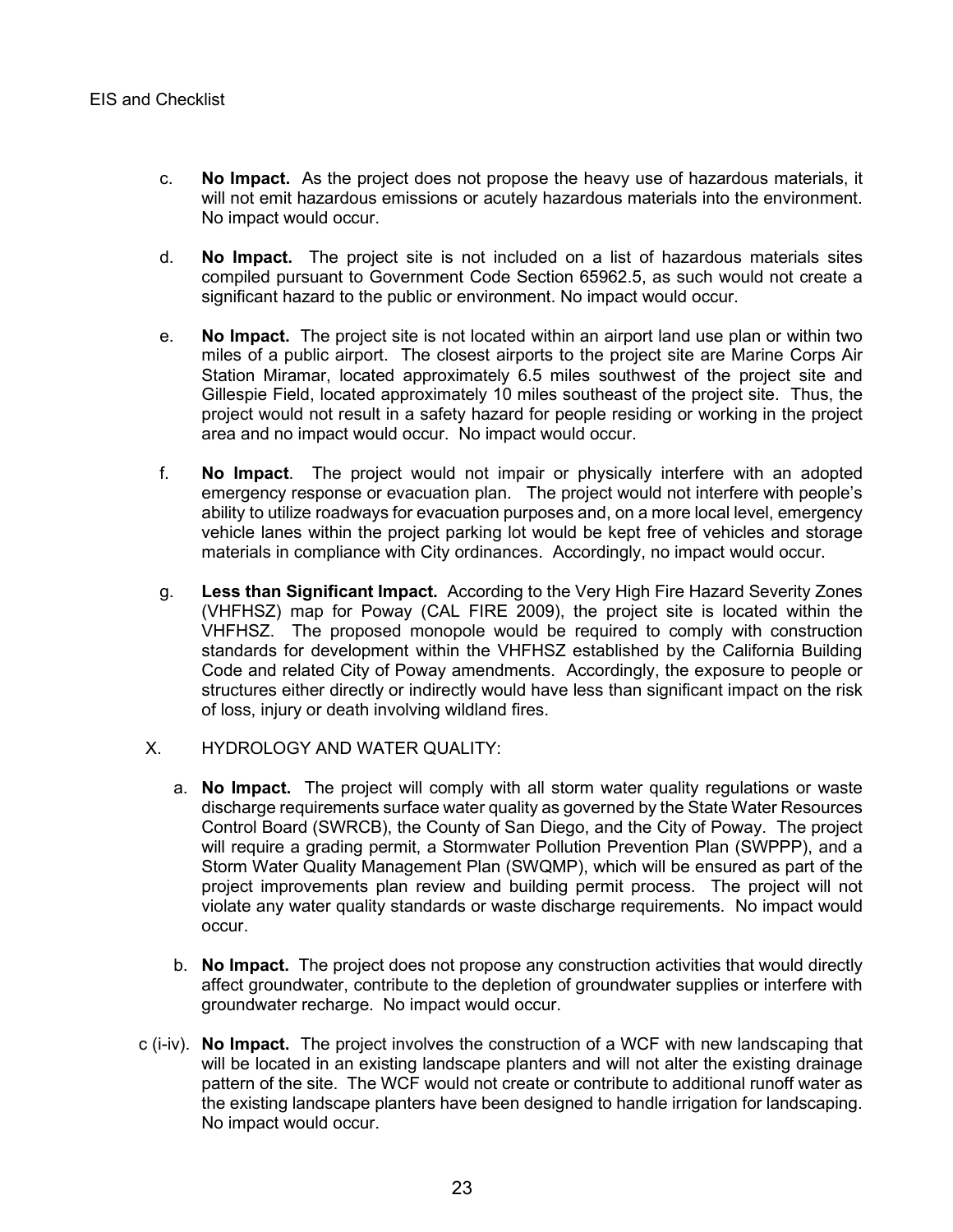- d. **No Impact.** The project is not located in a flood hazard, tsunami, or seiche zone that would pose the risk of pollutants being released due to project inundation. No impact would occur.
- e. **No Impact.** See X.a and X.b above. No impact would occur.
- XI. LAND USE AND PLANNING:
	- a. **No Impact.** The project involves the development of a WCF on a lot that has been previously developed and is currently being used as a vehicle storage lot. The property to the south of the subject site is designated at open space. The project does not have the potential to physically divide an established community. No impact would occur.
	- b. **No Impact.** The project site is located in an area that is zoned Planned Community 7 (PC-7) – South Poway Business Park with a Light Industrial/Outdoor Storage land use designation where wireless communication facilities are permitted as a conditional use. The maximum height for a freestanding wireless tower in the PC-7 zone is 45 feet. The proposed 85'6" tall cell tower does not comply with current zoning regulations. However, the existing height standard was not adopted to mitigate an environmental impact. A Specific Plan Amendment is proposed in conjunction with the Conditional Use Permit for the wireless communication facility (WCF) that would allow WCFs to have a maximum height of 90 feet. If the Specific Plan Amendment is approved, the proposed cell tower would be consistent with zoning regulations. No impact would occur.
- XII. MINERAL RESOURCES:
	- a&b. **No Impact**. Pursuant to the City of Poway Master Environmental Assessment prepared in conjunction with the update to the Poway General Plan in 1991, there are no known mineral resources on the site. Additionally, the site has been previously developed and the proposed WCF is located in an existing landscape planter. No impacts would occur.
- XIII. NOISE:
	- a. **Less Than Significant Impact.** The project is the construction of a WCF and the installation of ornamental landscaping. The project will result in temporary noise increases that are associated with periodic generator testing or use of a generator in the event of a power outage. Noise from standard operation of the WCF is minimal and will be less than significant.
	- b. **Less Than Significant Impact**. The project construction activities will result in temporary or periodic increases in the generation of excessive ground borne vibration or ground borne noise levels typically related to construction. Per City standards, the noise generating construction activities are limited to certain times of the day and days of the week. A less than significant impact could occur.
	- c. **No Impact.** The project site is not located within the vicinity of a private airstrip or an airport land use plan, or within two miles of a public airport. The closest airports to the project site are Marine Corps Air Station Miramar, located approximately 6.5 miles southwest of the project site and Gillespie Field, located approximately 10 miles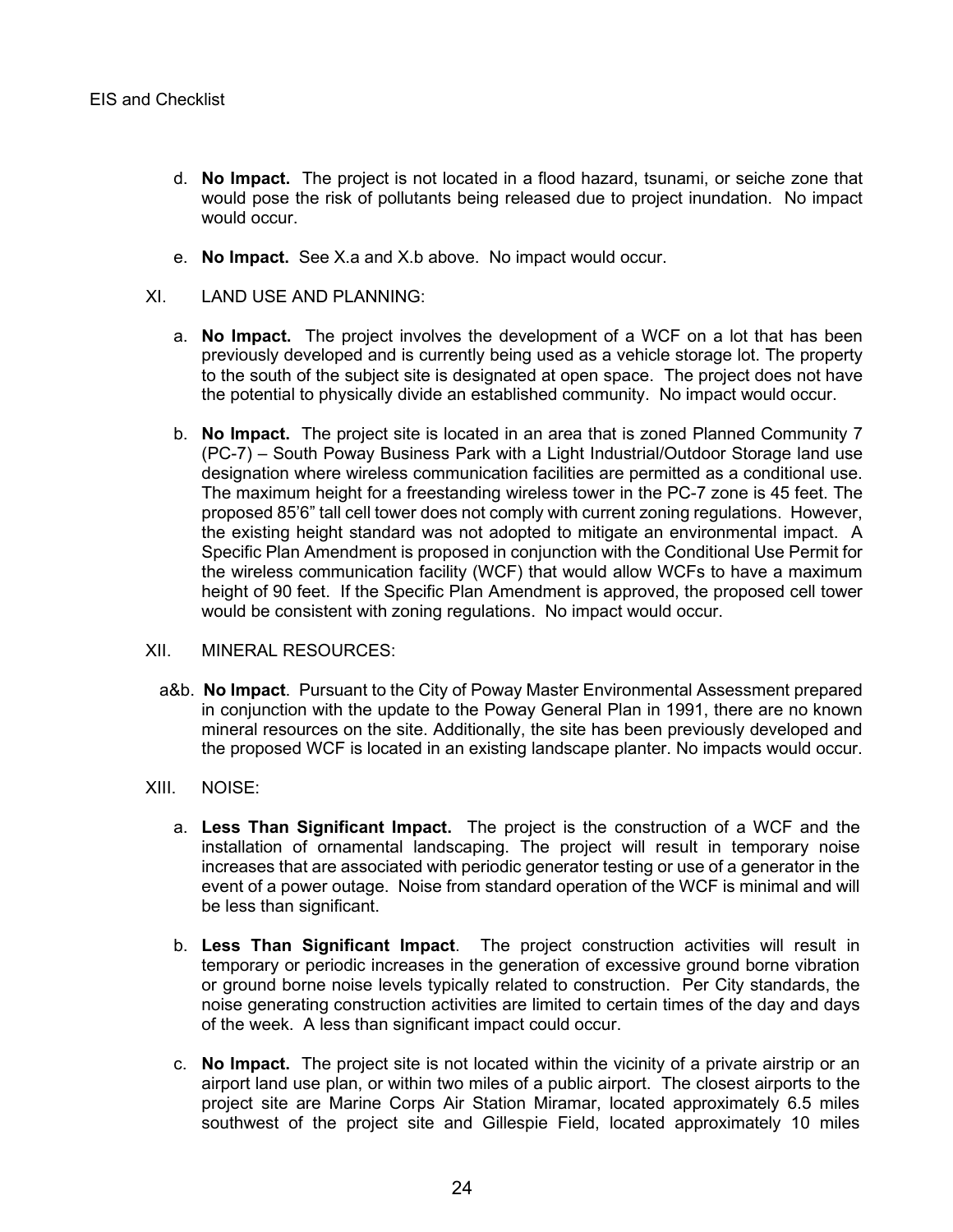southeast of the project site. Thus, the project would not expose people residing or working in the project area to excessive noise levels no impact would occur. No impact would occur.

- XIV. POPULATION AND HOUSING:
- a & b. **No Impact.** The proposed WCF is located on a previously developed lot and does not consist of any residential uses. Residential uses are not permitted in the Light Industrial/Outside Storage land use designation for the subject property. The project will not induce growth indirectly as there is existing infrastructure within the project vicinity. Additionally, no people or housing will be displaced as the project will be constructed within an existing landscape planter. Therefore, no impact would occur.
- XV. PUBLIC SERVICES:
	- a.i. **Fire Protection – No Impact.** The project site is served by the City of Poway Fire Department. The site is already included within the Fire Department service area. Any specific service provided should there be an (unexpected) emergency call to this project is accounted for. No new or upgraded fire protection facilities would be required as a result of establishment of this project and no physical impacts resulting from construction of new facilities are identified. A less than significant impact would occur.
	- a.ii. **Police Protection – No Impact.** The City of Poway contracts with the San Diego County Sheriff's Department for law enforcement services. The project site is currently served by the Poway Station, which is located at 13100 Bowron Road. The site is included within the Sheriff's service area. Any specific service provided should there be an (unexpected) emergency call to the site is accounted for. No new or upgraded police protection facilities would be required as a result of establishment of this project and no physical impacts resulting from construction of new facilities are identified. A less than significant impact would occur.
	- a.iii. **Schools – No Impact.** The proposed WCF will not generate the need for additional school facilities as no new residents would be associated with the project. No impact would occur.
- a.iv. **Parks – No Impact.** The proposed WCF will not generate the need for additional park space as no new residents would be associated with the project. No impact would occur.
- a.v. **Other Public Facilities – No Impact.** The project would not result in an increase in the need for use of public facilities or service or necessitate any physical alterations to public facilities. Additional landscaping associated with the project would be irrigated from an existing recycled water system. No impact would occur**.**
- XVI. RECREATION:
- a & b. **No Impact.** The project involves the construction of a wireless communication facility with no recreation facilities proposed. This would not result in an increase in use of neighborhood and regional parks or other recreational facilities. No impact would occur.
- XVII. TRANSPORTATION:
	- a. **No Impact.** The project will not conflict with a program plan, ordinance or policy addressing the circulation system, including roadway, bicycle and pedestrian facilities. When operational, the proposed WCF will not require any employees to be onsite except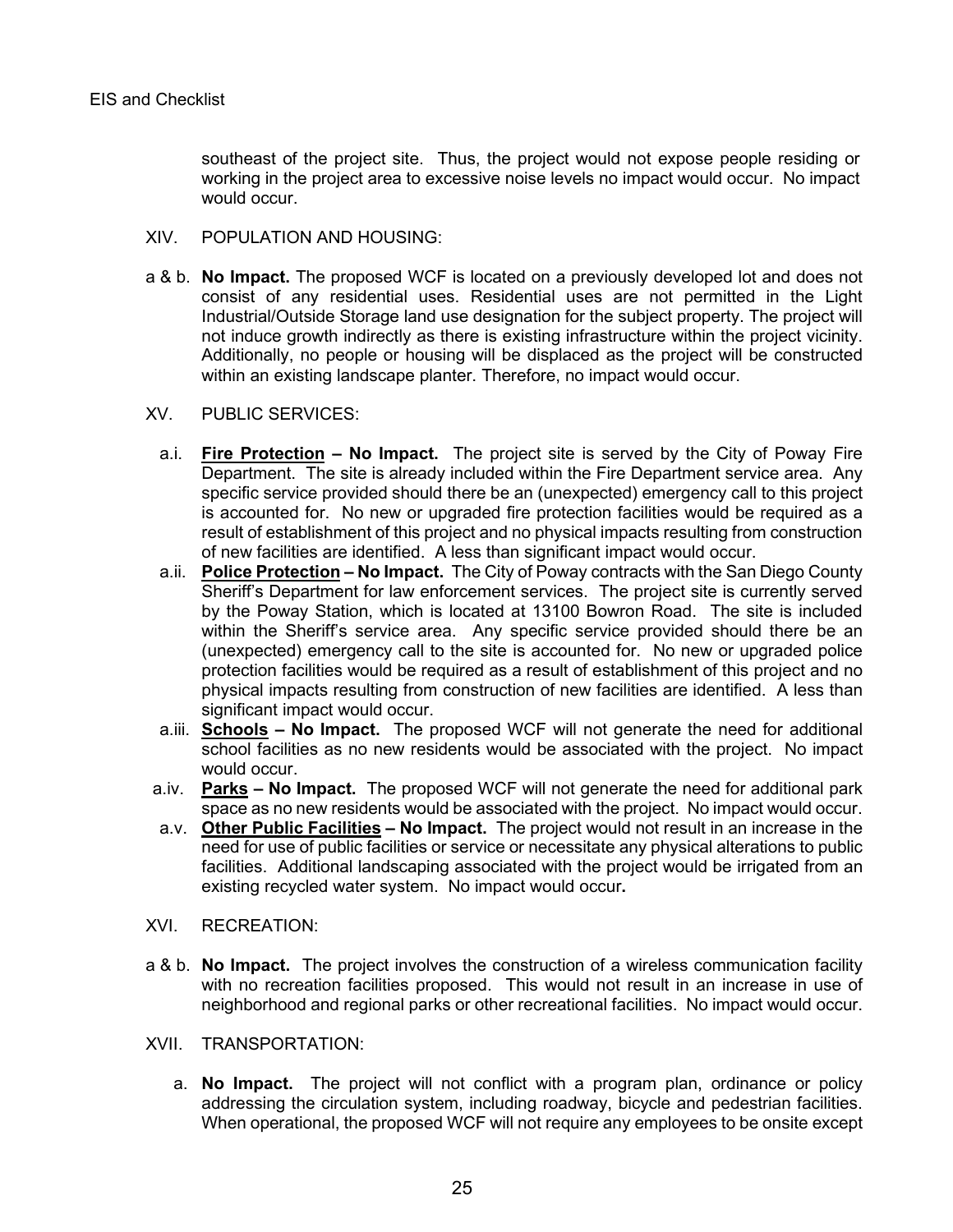for a monthly maintenance visit. Therefore, the project will result in a minimal increase in traffic. No impact would occur.

- b. **No Impact.** The proposed WCF will not require any employees to be onsite except for a monthly maintenance visit. It will not be in conflict or inconsistent with the California Environmental Quality Act Guidelines Section 15064.3, subdivision (b). No impact would occur.
- c. **No Impact.** The proposed WCF will not increase and hazards due to a geometric design feature as there are no proposed roads or right-of-way improvements associated with the project. Additionally, the cellular tower is setback over 97 feet from the adjacent roadway (Kirkham Way) and will not obstruct the line of site for motorists. No impact will occur.
- d. **No Impact.** The proposed WCF will be located in an existing landscape planter on a previously developed site and will not affect emergency access to the site. No impact would occur.
- XVIII. TRIBAL CULTURAL RESOURCES:
	- a.i. **No Impact.** The project site is not on a "Local register of historical resources" and is not officially designated or recognized as historically significant by Poway. No impact would occur.
	- a.ii. **Less than Significant.** See V.b and V.c.

The City of Poway sent a formal Tribal Notification to the Native American contact list that was provided by the Native American Heritage Commission on August 16, 2019 in accordance with Public Resources Code Section 21080.3.1(b). The Viejas Band of Kumeyaay Indians (Viejas Band) requested consultation on the project and the Viejas Band requested to have an tribal monitor onsite during ground disturbing activities which will be included a condition of approval for the project . Therefore, a less than significant impact would occur.

- XIX. UTILITIES AND SERVICE SYSTEMS:
- a e. **No Impact.** The project involves the construction of a WCF that will not require employees to be onsite except for a monthly maintenance visit which will not require the use of water, produce waste wastewater, or solid waste. Further, the landscaping that will be installed will utilize recycled water from an existing irrigation system on the previously developed property. No impact will occur.
- XX. WILDFIRE:
	- a. **No Impact.** See Section XV.a.i. (Public Services Fire Protection).
	- b. **No Impact.** The proposed WCF will not require any employees to be onsite except for a monthly maintenance visit and therefore will not expose any occupants to pollutant concentrations from a wildfire or the uncontrolled spread of a wildfire. No impact will occur.